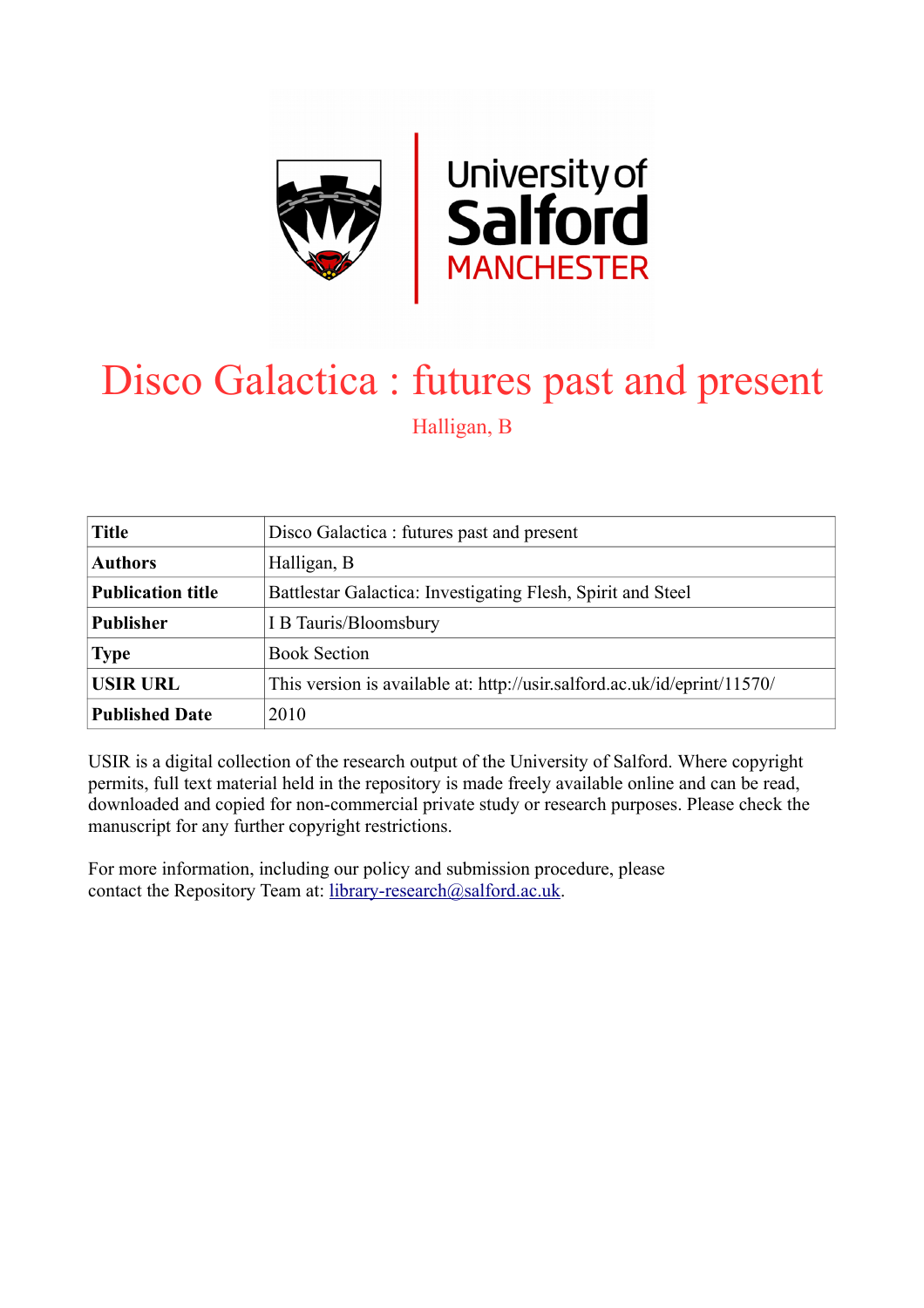#### Disco Galactica: futures past and present

#### Benjamin Halligan

#### Lost in Reimagination

A liberal's case against monopoly-minded multinational media conglomerates, when it comes to decrying the paucity of quality in today's broadcast programming, often rests on the multiplicity of sequels, prequels, remakes, cycles, specials, tie-ins, one-offs and spin-offs. This characteristic is explained in relation to the acquisition of copyrights that comes with buy-outs or take-overs of other broadcast media companies, and their archives, as monopoly status is further consolidated. Yet if this industrial house style of television programming can be identified as typifying the Rupert Murdoch era, then the case for a "national" television drama culture, one which attained a universality with (rather than despite of) an "'individual voice'" – a case once made by Murdoch's implacable enemy, television dramatist Dennis Potter (Potter, 1990: 22) – should be, by rights, long forgotten. And yet Potter's argument now seems, with the return of *Battlestar Galactica*, and series such as *Curb Your Enthusiasm*, *The Office*, *Deadwood*, *The West Wing*, *24* and *The Wire*, impressively far-sighted. For Potter, real life was infinitely mine-able for the television dramatist, demanding a richness and complexity in its representation that both challenged and informed, and yet was accepted by, the television viewer. Clearly something of this dynamic has survived, even with the contemporary propensity for the dilution of just such original programming, which structures an anaemic postmodern culture (and no more so than in the besieged culture of popular television), in which nothing is understood to be new, or can usefully aspire to break new ground. Producing quality television, therefore, necessitates a tricky negotiation: to be both new, and yet to cast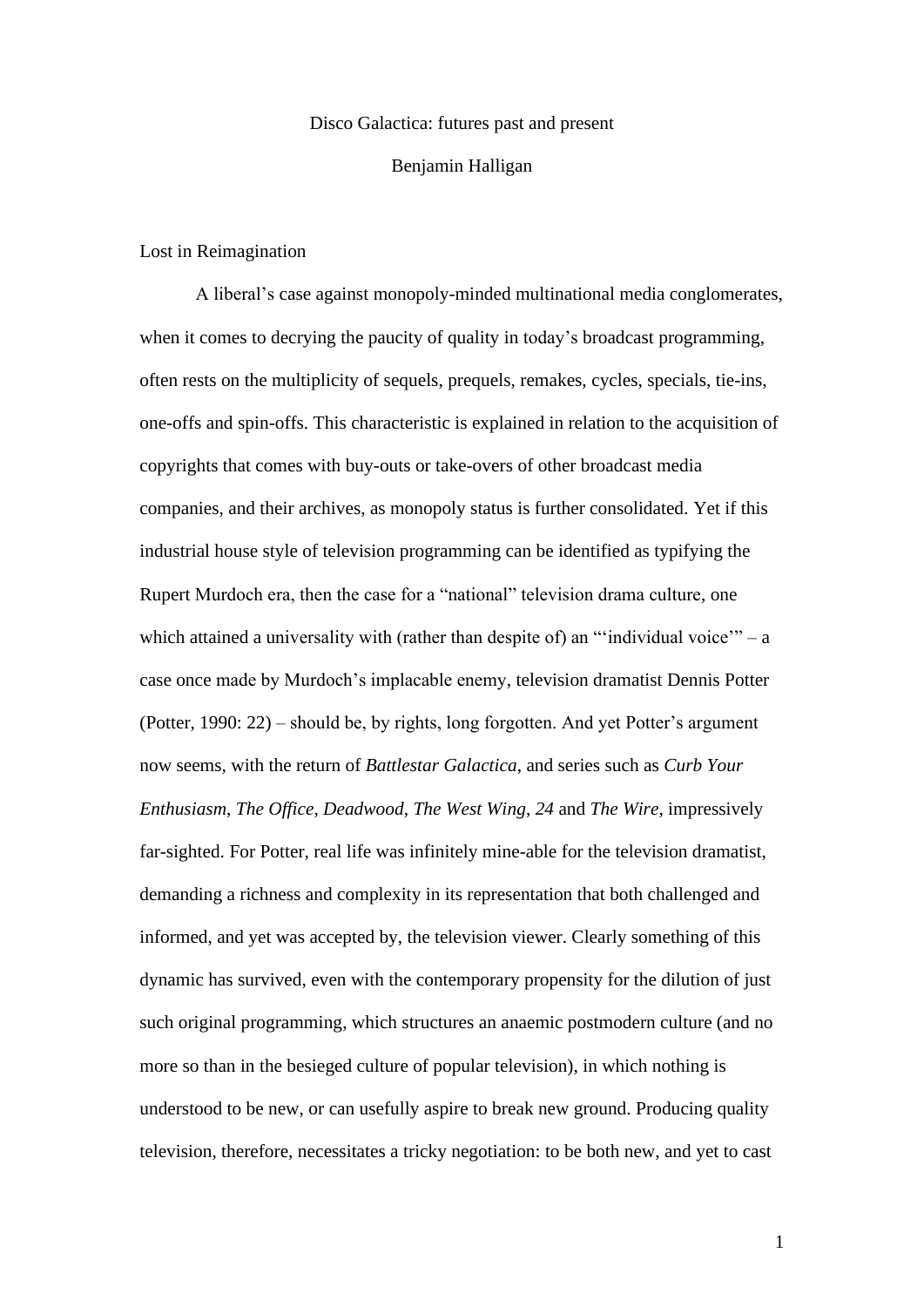that problematic newness as accommodating the old – that is, new but often within the multiplicity of sequels, prequels, remakes, cycles, specials, tie-ins, one-offs and spinoffs. In this context, at first glance, the 2000s series of *Battlestar Galactica* represents an arresting achievement of just such a negotiation.

The vaunted "re-imagination" with which *Battlestar Galactica* was introduced, or re-introduced, suggests a dialectical relationship between the original, 1978-79 *Battlestar Galactica* series (hereafter abbreviated to OBG, excluding the *Battlestar Galactica 1980* series of 1980) and the contemporary series of *Battlestar Galactica* (CBG, 2004-09). The latter is not entirely a remake of the former, and not entirely a sequel to it, yet not entirely a self-contained text, as separate from it. CBG flags up thematic continuums and the very imagination of its reworkings of the motifs, characters and enemies, concerns and even vocabulary of OBG as all still present – a continuity long after computer generated imagery (CGI) has supplanted matt and model work. CBG is old and new, familiar and alien; of then but from now. The former haunts the latter, particularly in the all-important opening episodes, in which both series need to establish their narratives, introduce their characters, dazzle with their sci-fi visions, and establish the grounds for a deepening and furthering of all these facets. The demands of television sci-fi necessitate a front-loading of wares – an immediate "experience" – for the speed seduction of the virginal audiences. And in these opening salvos, large slices of OBG are – and perhaps this is the most prosaic, and so most welcome description of the idea of a reimagination – simply rewritten for CBG. Once again, mankind's guard is unwisely down, enabling the Cylons to mount an attack of such ferocity and completeness that *once again* (to the extent that considering CBG as picking up the story where OBG left off renders this moment in CBG comically implausible and dramatically ridiculous) the human race itself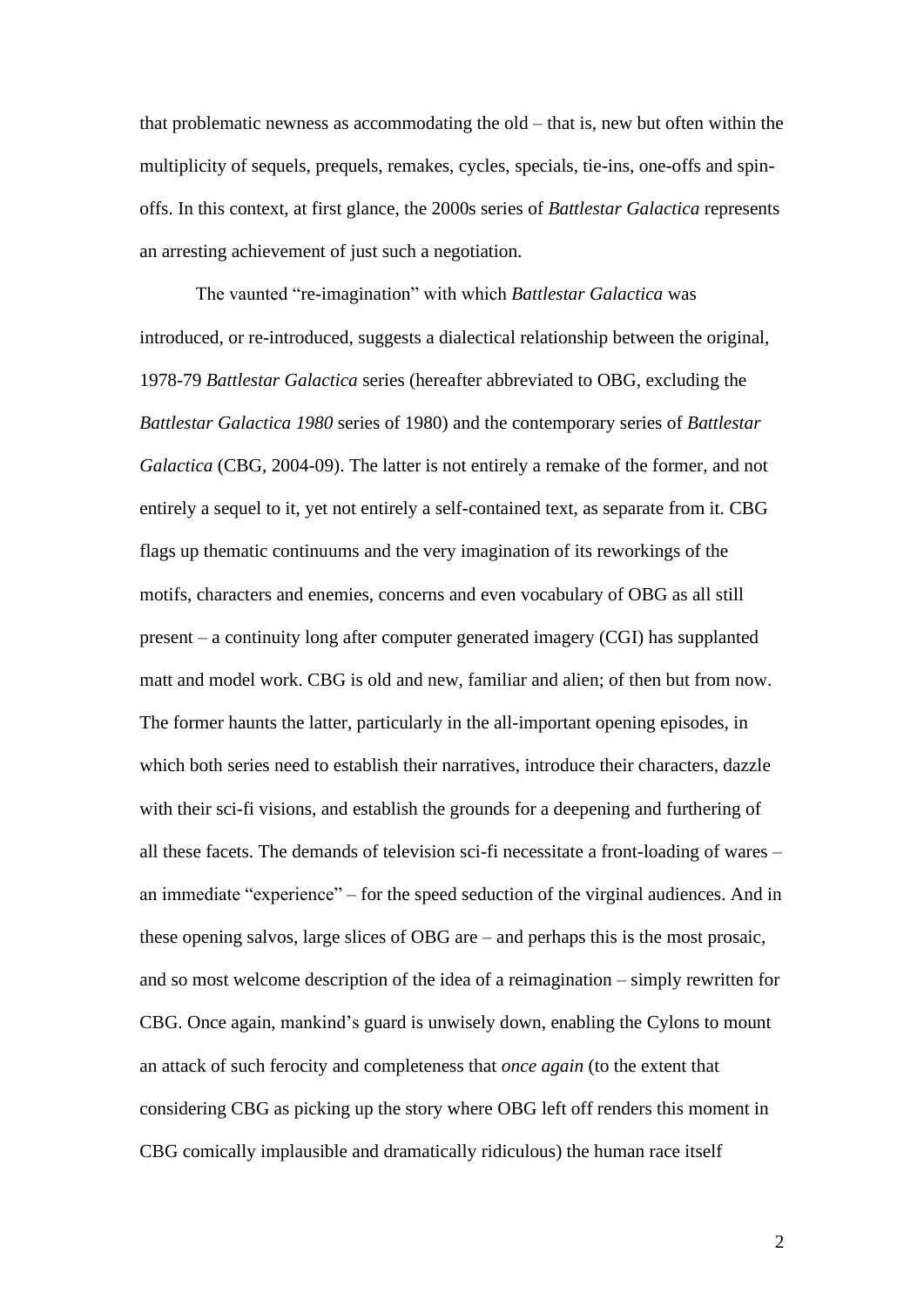becomes an endangered species. And once again the Battlestar Galactica spaceship and its Colonial Viper space fighters are fired up to repel, or at least mitigate, this sudden attack.

To consider the dialectical relationship between OBG and CBG in intertextual terms – an invitation extended by the continuums present in CBG – suggests an insight into the television series *per se* at the dawn of the twenty-first century: multiplatform grand narratives, created through and disseminated across a variety of media (DVDs and their extras, internet / cellphone downloads, exclusives for fan groupings, console or interactive gaming, and even the weekly television broadcasts of old), which replaces Potter's dream of television as the great, singular populist art form (the one vision, often shown just the once, for all) with a hydra-headed form of endless possible entry points into any number of variants of the narrative. But such intertextuality bolsters an enticing myth of reimagination: that the old series, shortcomings and all, is *reimaginable* – that the old series now speaks to us, via the new; the OBG vision of a beleaguered humanity now never more relevant, so that the seeds of a visionary quality to be found in OBG can only now be cultivated. After all, what is old, forgotten sci-fi other than "visionary" once it re-emerges in such critically-praised contexts?<sup>1</sup> The suggestion of an intertextual reading of OBG, in CBG, is selective: there is plenty in OBG that does not receive the reimagination treatment. And those elements left behind point to the limitations of the surface political liberalism of CBG, and the way in which the process of reimagining reveals an ideological shift between the times of OBG and CBG. It is from this perspective that this chapter will conclude by questioning the ideology of CBG in respect to *its* times.

<sup>1</sup> In other, marginal viewer contexts – nostalgic, amateur sociological and cult; *Mystery Science Theater 3000*, the Something Weird DVD company, etc – the answer can be "camp", of course.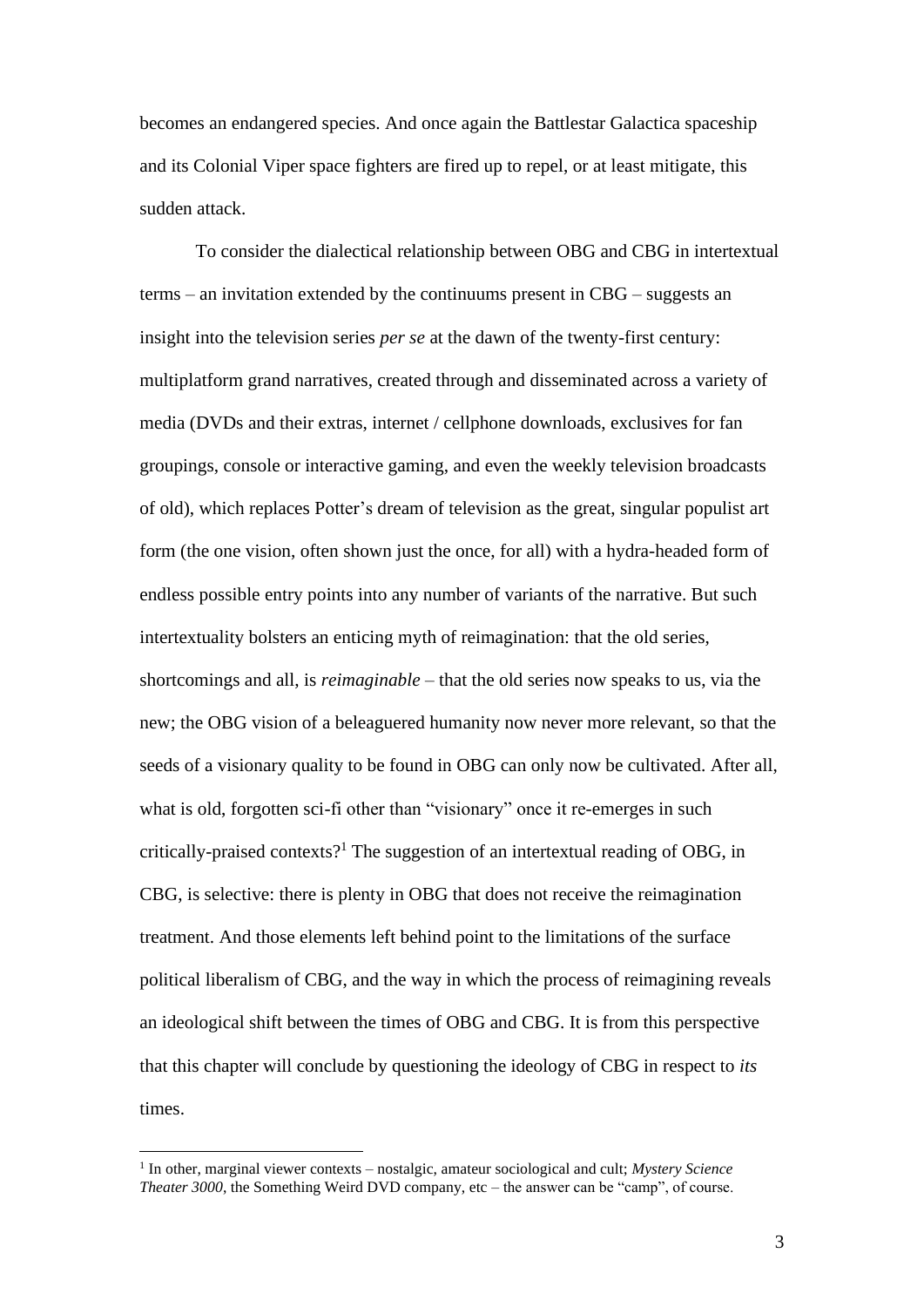Ditching retrospective intertextual readings returns a consideration of OBG to its historical time and place: late 1970s West Coast North America. That is, OBG speaks of a popular television culture at the end of the celebrated phase of New Hollywood, with producers and television companies still unsure just what the kids want to see, but happy to follow discernible emergent market trends. OBG follows the leads of *Close Encounters of the Third Kind* and *Star Wars* (in respect of the then new found popularity of sci-fi) and, as with *Happy Days*, subscribes to a reinvigorated, 1950s-era mythology for its young adult cast (preferable to the anti-establishment 1960s, and the moral uncertainties of Nixon's 1970s). And yet, hedging their bets, and perhaps even taking guidance from market research, the producers were clearly reluctant to leave the militarism of OBG unqualified by a mildly anti-establishment, slightly revolt-minded, consciousness. (The unapologetic militarism of the *Rambo* films, and their like, which abandoned any such liberal kowtowing, were only a couple of years away – but years after the dawn of Reaganism). Typically, the vehicle for just such a modish consciousness is the vicissitudes of fashion, and so OBG seems to have imbibed, and regurgitated, elements from another part of the popular cultural scene of its target audience: disco. In this respect, with disco culture imported to provide a contemporary ambience, an ambience that works to temper the militarism, it becomes understandable why the *politics* of disco culture, at least, were not reimaginable. In fact, for CBG's own contemporariness, in a series that goes to such lengths to suggest itself as a mirror to the post-9/11 West, and was critically received as much too, cf (Tranter, 2007: 49), the equivalent idea of a *Battlestar Galactica* disco culture is redundant. The regurgitated disco culture, as an access to and reverberation of a certain ontology of feeling, flowing from a particular ideological reading of the world, has been excised from the micropolitics of CBG, banished in favour of the new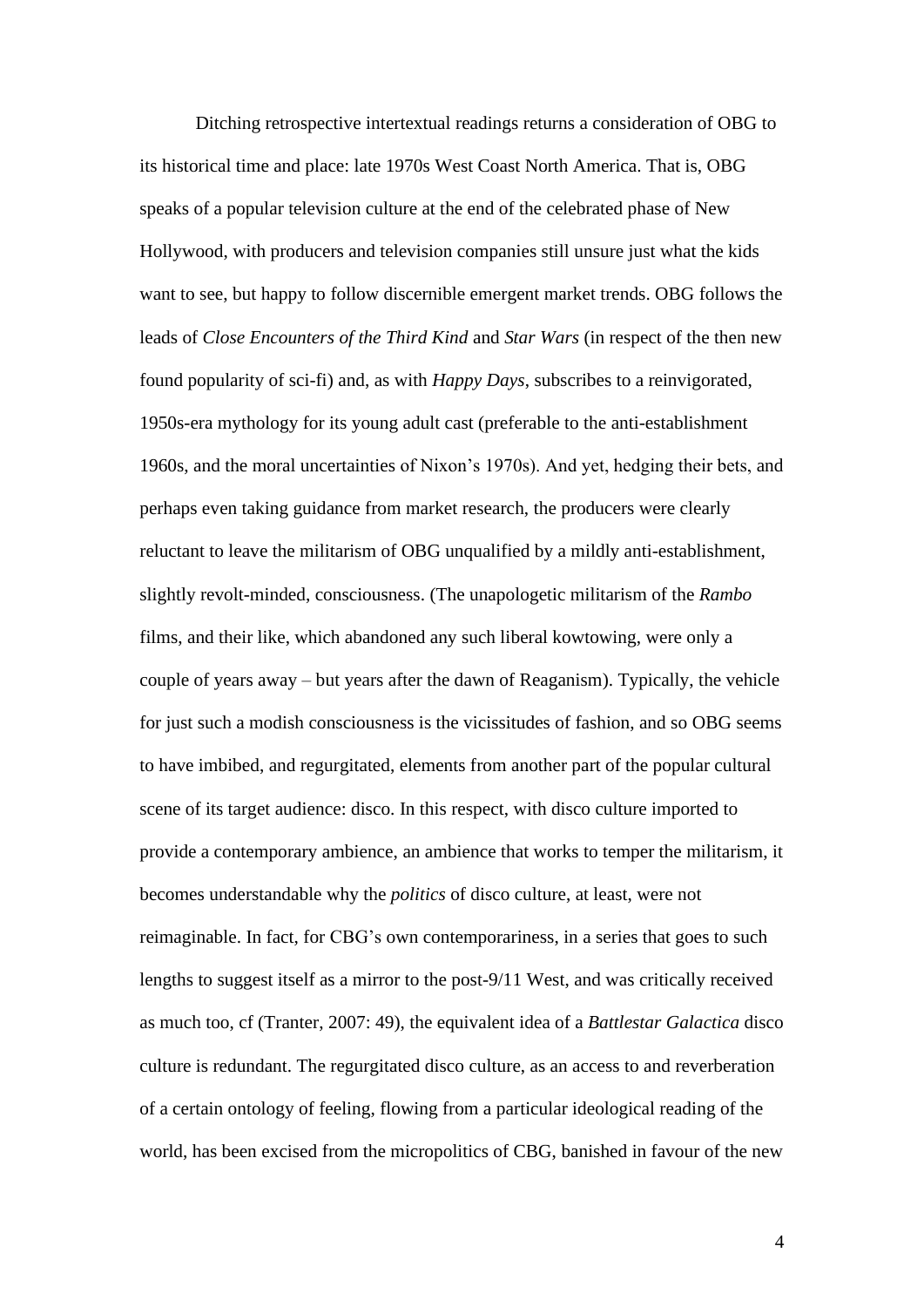seriousness with which the post-9/11 West is to be explored. A battle-hardened space warrior is required for CBG: a post-*Rambo*-isation of the libertarian-hedonist cosmic explorer of yesteryear – someone with no time for trivial recreations.

So what is abandoned? What did disco culture represent at the close of the 1970s that is unwelcome in a contemporary *Battlestar Galactica* – essentially unremakeable, so seemingly lost in reimagination, as it were? At this juncture, such a trade-off seems to suggest an honest replacement of OBG libertarianism with CBG's tarnished liberalism, as befits popular drama, post-9/11. But, as Alex Cox observed in "Blockbuster Barbarism" (Cox: 2004), the tide of popular American fare seems to be actively dragging such tarnished liberalism away from its one-time Hollywood home, making way for once unimaginable discussions on the legitimacy of torture. And such a shift has occurred through a greater creative collaboration between Hollywood "movers" and the burgeoning industries and institutions of "homeland security", post-9/11, as is now well documented. Is this shift to the right not the context for a consideration of CBG? After all, from this vantage point, such a shift could be understood as the price for the surprising renaissance in quality television drama. In this respect, the process of reimagination presents *Battlestar Galactica* as a useful example of this shift, from disco sci-fi to Neoliberal sci-fi.

## Disco Sci-Fi

The trappings of a late 1970s disco culture, with disco as signifying the look and feel of the new, can be readily discerned in OBG. But the wider disco culture that OBG drew upon was, for most commentators, the wrong one: that is, disco once it had sold out, once it occupied the top forty music charts rather than presented an alternative to them; once disco culture had become fully integrated into the discourses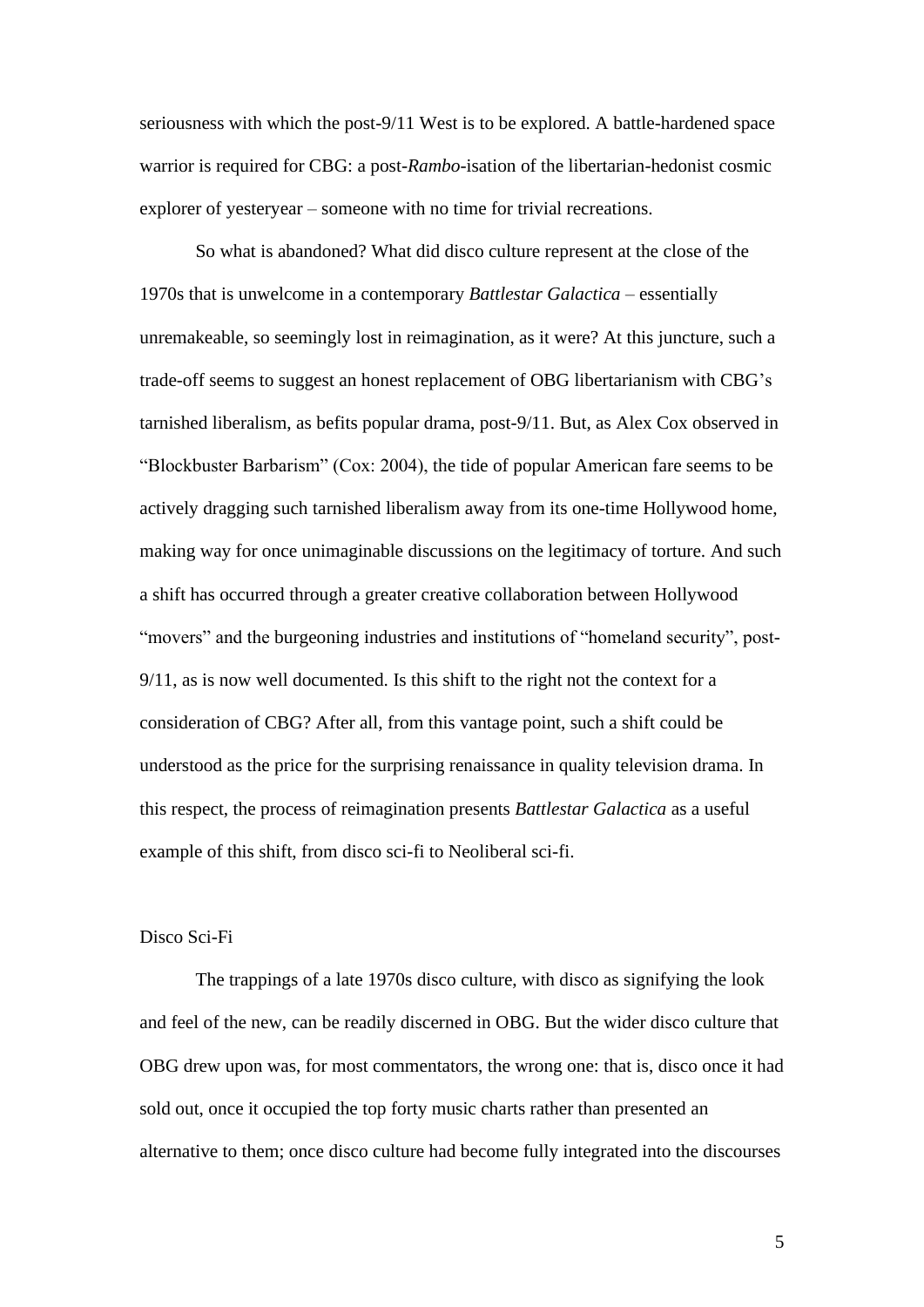of corporate entertainment (of music, fashion, interior design and so on); the disco of the discotheques newly installed in franchised chain hotels; disco as "Disneyland with tits", as it is described in the heavily sanitised disco movie *Thank God It's Friday* (1978). The ironic mode of *That Seventies Show* is a paean to this kind of disco. The "right" (as in the culturally authentic) disco culture, as the soundtrack to, or even the enabler of, a carefree (pre-AIDs, pre-crack cocaine, pre-Reagan) idyll of sexual hedonism, resonates more in *Boogie Nights* (1997). In this latter respect, in disco culture comes a late flowering of the Summer of Love – a radical liberation to a state of depoliticised and freed desire – to be followed by the struggle for the reintegration of this dangerous turn into bourgeois mores. The dilution and selling of disco culture (that is, the triumphant emergence of the "wrong" disco culture) represents a reshaping of disco culture so as to mitigate or neutralise the radical potential of the liberations of the body. These liberations from previous codes of "straight" behaviour (particularly in relation to sexuality / morality) were founded on the liberation from the dictates of biological necessity: in the Western society of abundance, a generation after wartime austerity, the need for biological survival is overtaken by the drives of desire, with those drives now routed through the pleasure-orientated technologies where flows of intensities of feeling finally recalibrate the functioning of the body. In this, the agency of organs comes to be understood to be replaced by (or surrendered to) technology, creating new intensities of pleasure between the two (body and technology), so that Shapiro, in his history of disco, can claim "[d]isco is the ultimate cyborg music, the ultimate coupling of orgasm and machine." (Shapiro, 2005: 103). Thus a new and ambiguous liberation comes from the very heart of the machine, springing from the allotted pleasure-times in advanced Western techno-capitalist societies.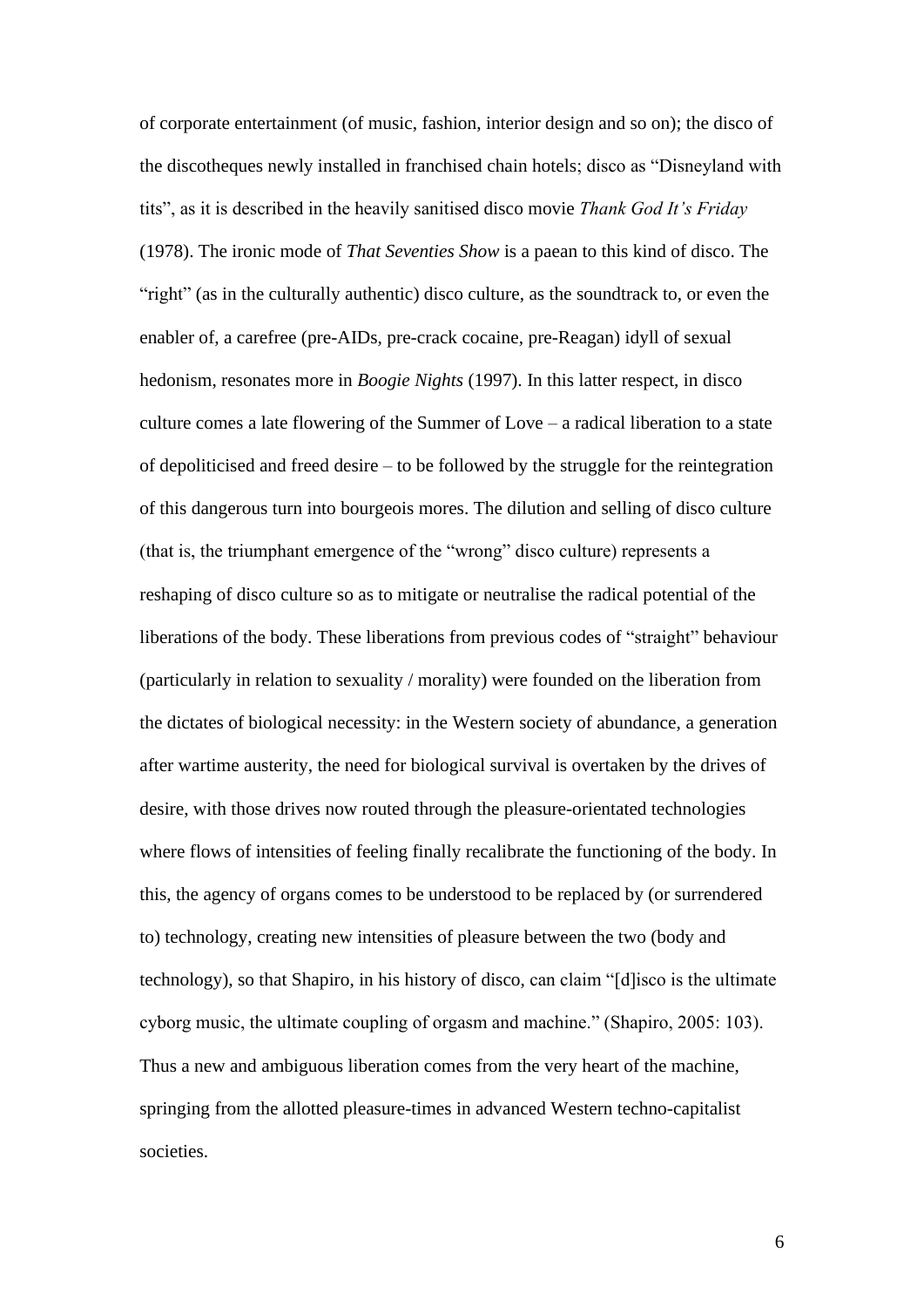Shapiro here journalistically invokes the notion of the "body without organs", as outlined in (Deleuze, Guattari, 2007:  $165-184$ <sup>2</sup> – something not unusual for critical considerations of the seemingly apolitical freeing of desires in the zone of mental and physical liberation of the disco floor. The invocation arguably holds good for a consideration of disco-induced bliss as "plugging into desire, of effectively taking charge of desires" (Deleuze, Guattari, 2007: 184), but it is doubtful whether disco does not, in fact, induce one of the false doubles of the "body without organs": those "empty vitreous bodies, cancerous bodies, totalitarian and fascist", (Deleuze, Guattari, 2007: 183). Indeed, the concern of this chapter is exactly false doubling; the sold-out disco, the shammed emancipation which blocks the revolutionary potential of bodily liberation that an optimistic Marcuse had identified, as discussed below.

The radical potential was evident in the fledgling new lifestyles and patterns of communalism that first emerged within, or even as, disco culture. Thus the "right" disco culture – that of a hedonistic, post-moral, underground flowering of sexually "problematic" lifestyle choices to the cold and machine-generated beats of (often European) twelve inches mixes – was vanquished with the market's reimagination of its essence as sexual freedom *per se*; sexuality as the structure itself, and not the structuring agent. Hence the slightly prurient sexual scenarios of a post-moral world shown in many sci-fis, such as *Logan's Run* – which mostly consists of an ease of moving between partners. But there is a sci-fi prehistory of the coupling of man and machine, desire and technology – after all, which other genre is best suited to explore such future scenarios? – which flourished between 1968 and the emergence of disco, and so complicates the relationship between inauthentic disco culture and sci-fi. Such a vision of a dehumanised near-future is apparent in *THX 1138* (George Lucas, 1971),

<sup>&</sup>lt;sup>2</sup> Shapiro seems not to be the only figure who draws on these figures in passing; is CBG's own Felix Gaeta a reference to Félix Guattari?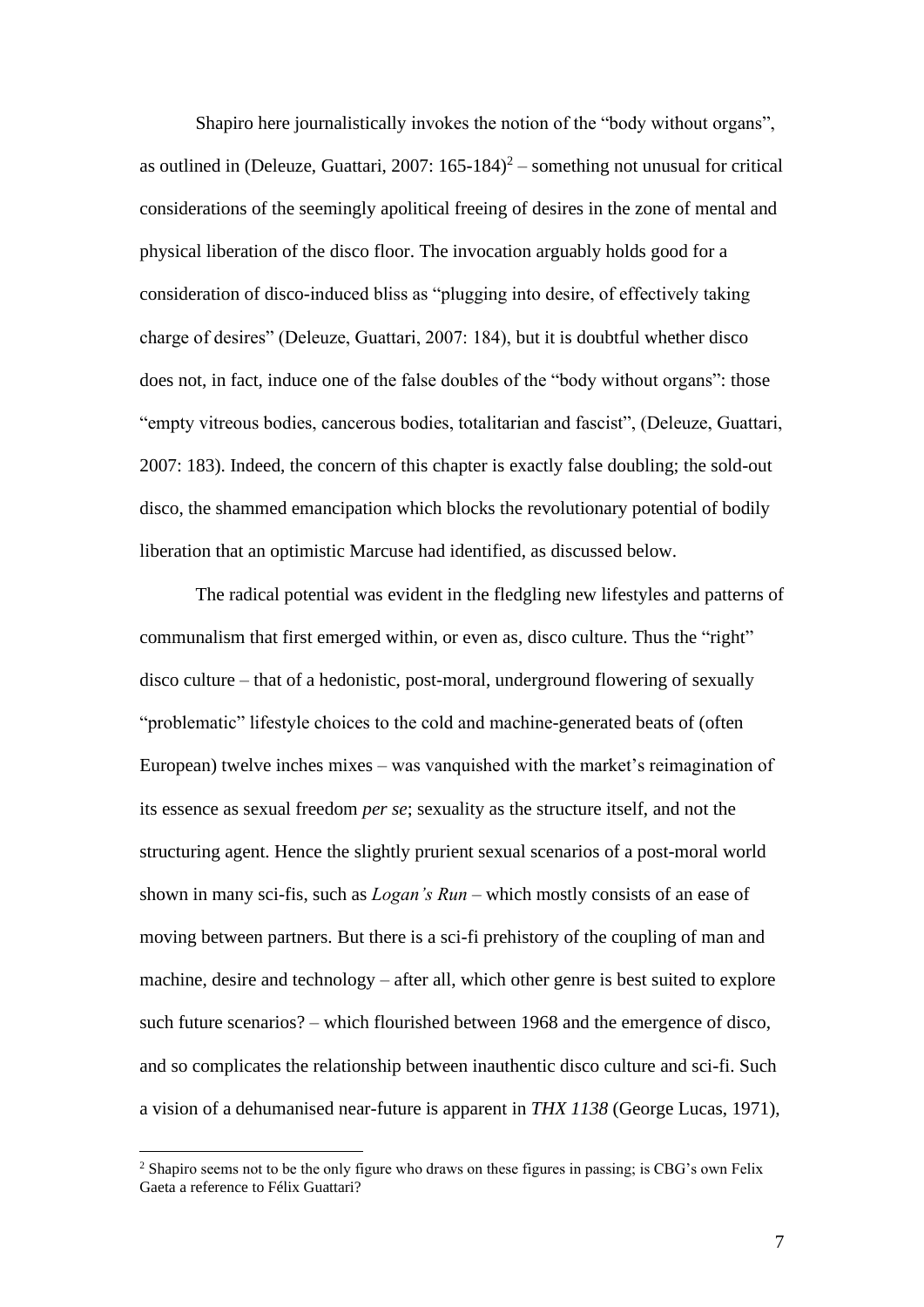*Dark Star* (John Carpenter, 1974) and, most notably, in *2001: A Space Odyssey*  (Stanley Kubrick, 1968). Miller traces the influence of *2001* across the 1970s, albeit with the lonely vision of the future man isolated in his computer-regulated environs reworked as an appealingly futuristic prospect in advertisements, and through architectural design, (cf Miller, 1994: 24-25). Thus the killer computer does not preclude human advancement or even regeneration – in fact, this contradiction is the very story of the domestic and erotic "remake" of *2001*: Donald Cammell's *Demon Seed* (1977). The paradox is present in *Silent Running* (Douglas Trumbull, 1972) too, which pits ecological and technological futures against each other, with its hippie protagonist going so far as to assassinate colleagues who opt for the latter, and then attempt to humanise his worker drones while maintaining his spaceship-greenhouse for the re-vegetation of a post-nuclear war earth. In the world of *Logan's Run* (Michael Anderson, 1976) the technological future gives on the one hand (a society entirely for the pleasure of its beautiful occupants) but takes on the other (since breeding has become a function of the HAL-run city-state, and to avoid the coming, disastrous overcrowding – one of the racist myths of the 1970s – no-one may enter their thirties). Whereas sci-fi once offered warnings (the dire shape of things to come, with the fight for humanity against the machine, or alien invasion, as the standard line of battle), a warning which returns with CBG, this post-'68, pre-disco sci-fi sensibility expresses a cautious, anticipatory welcome: man can yet evolve, in the future milieu, for better or worse, rather than face extinction. The untameable spirit of man – in the shambolic hippy "crash pad" spaceships of *Dark Star* and *The Hitchhikers Guide to the Galaxy* (the BBC television series), in Dr Hans Zarkov's defiance of brainwashing (clinging onto his indelible memories of the Beatles and sexual experiences) in *Flash Gordon* (1980), and later in Officer Murphy's usurping of his cyber-genetic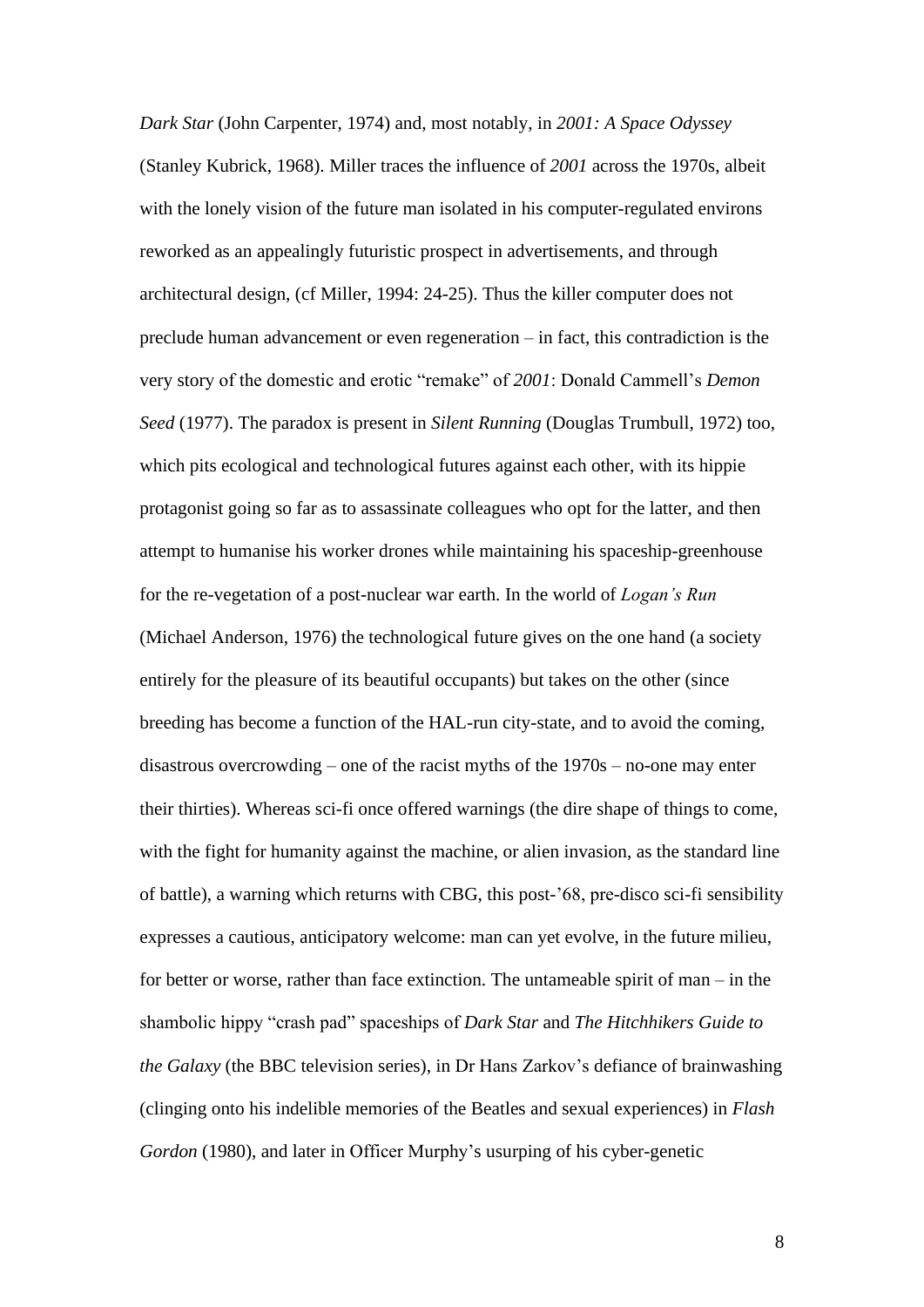programming in *RoboCop* (Paul Verhoeven, 1987), and in the psycho-sexual sci-fi explorations of space, the "sexual odyssey" of *Starcrash* (Luigi Cozzi, 1979), *Sleeper* (Woody Allen, 1973), *Sexmission* (*Seksmisja*, Juliusz Machulski, 1984), *On the Silver Globe* (*Na srebrnym globie*, Andrzej Zulawski, 1978-1988) and even *Solaris*  (*Solyaris*, Andrei Tarkovsky, 1972) – persists in this future. Here the cosmos is feminised, this final frontier as a sexual frontier  $-$  a vaginal darkness to be, like its siren female denizens, conquered by the bold males venturing ever forth, for whom both females and space represent the waiting, expectant "other".

However, the acceptance or even celebration of the radical potential of disco and the body without organs is rare, and certainly does not colour many *Boogie Nights*-style retrospective readings of the historic period. <sup>3</sup> Corporate disco culture required the reassurance of conservative revisions of disco culture: disco as a feelgood communalism, clean and depoliticised (unlike the murky and protest-minded psychedelic music that preceded it), and with sexual desire (via John Travolta's working class hero in *Saturday Night Fever*) as a hetero- rather than homo- or pansexual concern. This phase of revisionism came between the "death" of disco and the anti-disco backlash; from the high tide of disco fever following the late 1977 release of *Saturday Night Fever* to the beginning of the end of disco's stranglehold on the charts. Shapiro sees this process as culminating in 1979, (Shapiro, 2005: 194, 226), which coincides exactly with ABC's original broadcast of OBG, from September 1978 to April 1979.

<sup>3</sup> Two examples do come to mind: Verhoeven's fascinatingly subversive *Showgirls* (1995), and French pop group Daft Punk's concept Manga film, *Interstella 5555: the 5tory of the 5ecret 5tar 5ystem* (Leiji Matsumoto / Kazuhisa Takenouchi, 2003). (Indeed, one of the Daft Punk duo seems to model his appearance on an OBG Cylon's). Here, Manga comes to function as a doubly alienating aesthetic: the "otherness" of its "Orientalism" (from the Western perspective unused to Manga), and the otherness of its retrospective aesthetic (highly anachronistic late 1970s-styled cartoons illustrating Daft Punk's late 1970s-styled Eurodisco).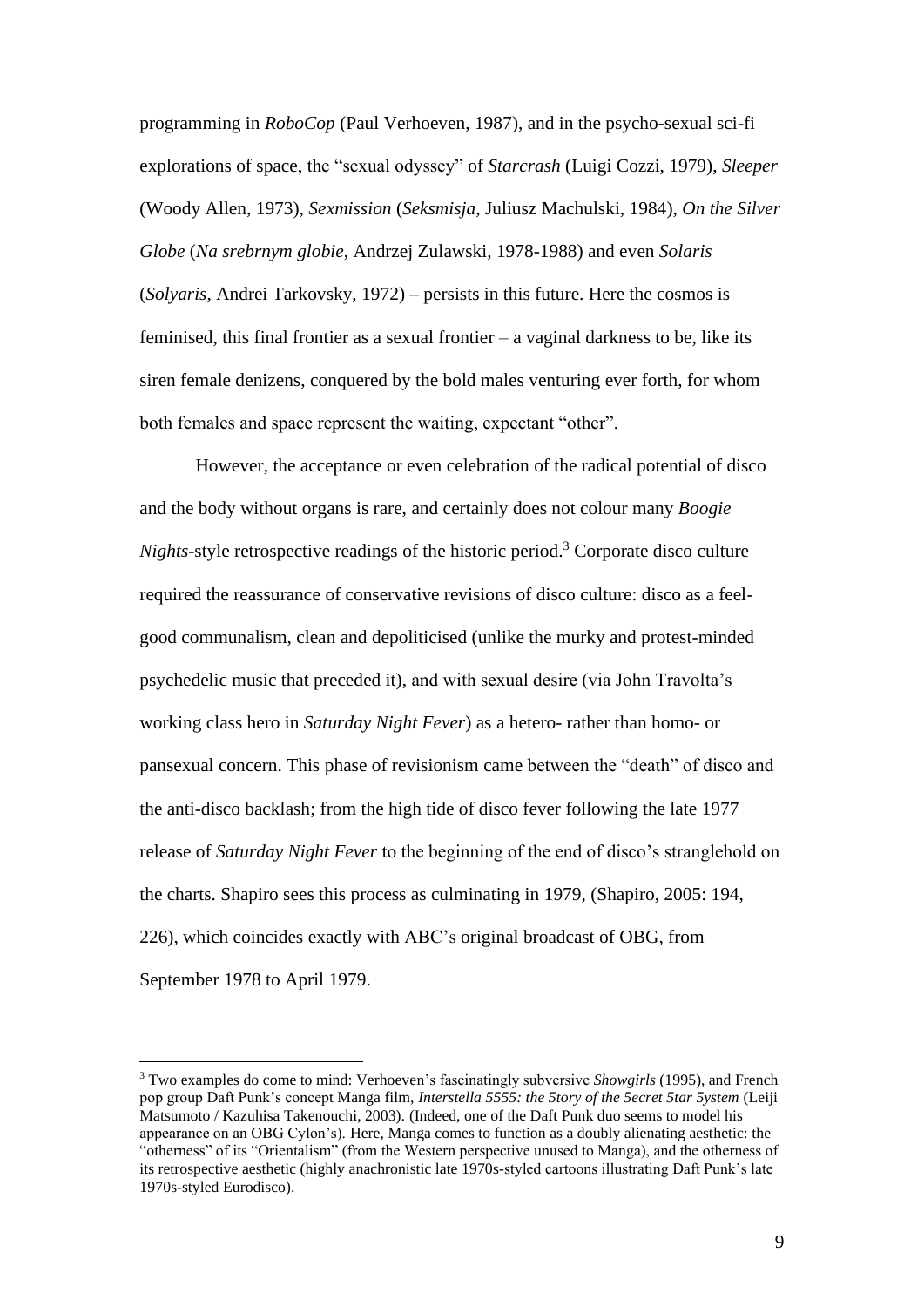Indeed, although OBG – as a high budget, primetime television series – effectively *is* one such revision, traces of the utopian dreams and aspirations of disco remain. Such traces are to be found, therefore, in the undercurrent of aesthetics, ambience, performance and space, and in the "filler" in between moments of narrative importance. Elsewhere OBG simply recycles many of the familiar paranoias of Cold War sci-fi, and in this sense is very un-disco. Indeed, it is at the very moment of intergalactic communalism – a *detente* coming together for the common good of all (the peace initiative with which the series, and European film version of OBG, start) – that a Cold War *realpolitick* emerges in this sci-fi context. The peace initiative is nothing more than a Cylon ruse to raze humanity once and for all. Repeatedly, thereafter, the human "Hawks" have realism on their sides while the pacifists are dupes and patsies; the Hawks are thus emboldened to take executive decisions since the pacifists, with their democratic niceties, are recklessly gambling with humanity, have a track record of being dangerously naive, or are simply infiltrated by the enemy. This last belief was held by some on the Right in relation to anti-nuclear activists and peace groupings and their infiltration by Soviet agents and far left groups throughout the 1970s and 1980s, and OBG accommodates and advances just such a reading; thus Tranter finds in OBG's Viper pilots "... attitude straight from the pages of Robert M. Heinlein." (Tranter, 2007: 47) The bumbling civilian Council of Twelve repeatedly block military initiatives (resulting in the rapid formation of a political-military cabal of Adama, Apollo and Starbuck), with disastrous results. A Rightist reading of US defeat by the North Vietnamese resonates in this dynamic: the soldiers and generals undone at the hands of a meddling civilian leadership, and battlefield valour wasted and nullified by political appeasements. But such "adjustments" to democratic norms by the cabal are not seen to seriously undermine the democratic structure – after all,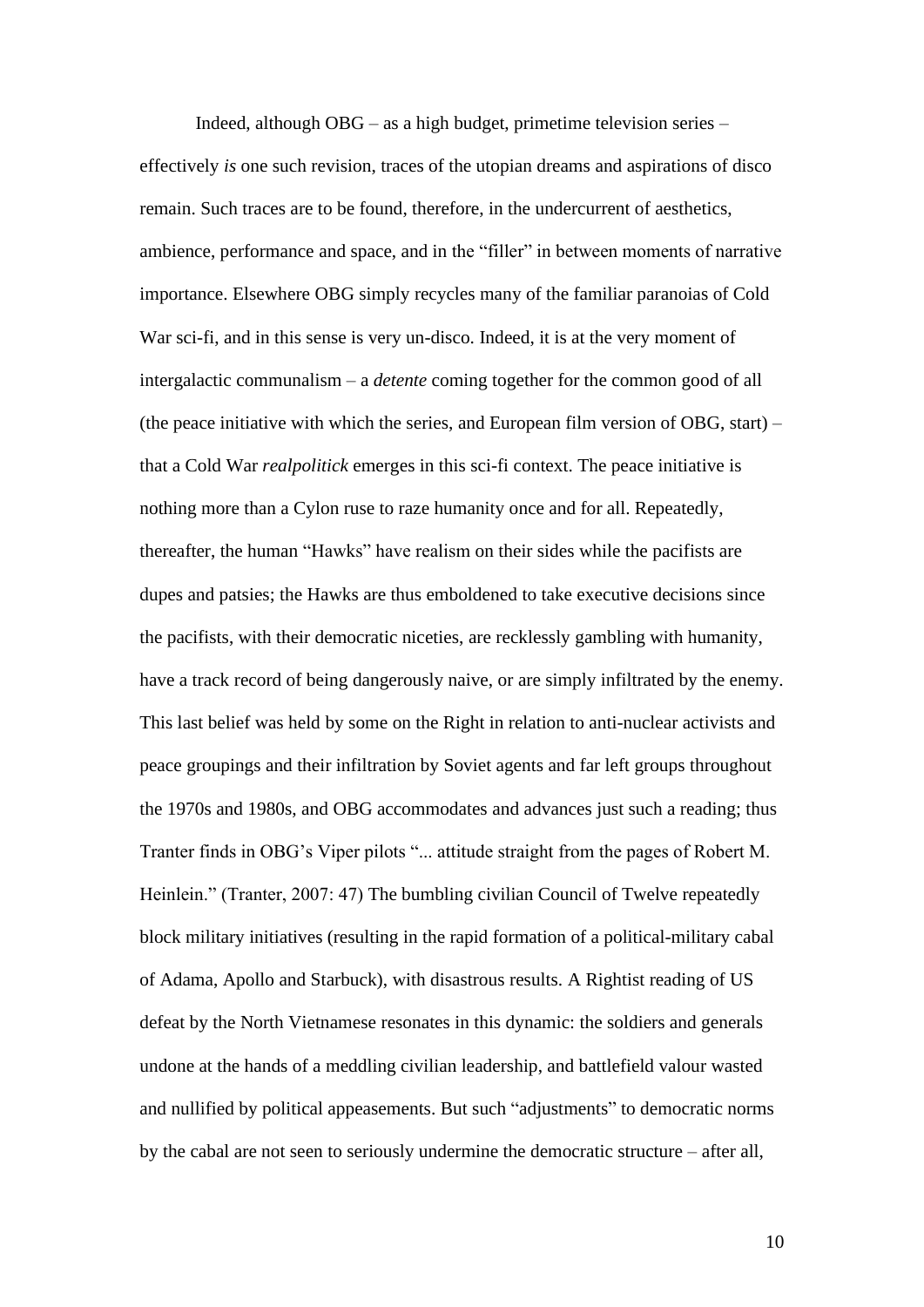the enemy is entirely totalitarian: the Cylon leader is a sole, enthroned figure. In these ways the subtexts and ideological positions of the dramatic narrative of OBG are as reactionary as one could expect.

It is beneath this narrative, however, that an ideological position quite contrary to the aggressive military ethos can be discerned – in the frisson of vintage disco libertarianism. Even within the "straightened" confines of a heterosexualised disco culture, the current of sexuality is OBG's very teleology (or its "force" equivalent). (Homosexuality, rendered as camp behaviour and intonation, is left to asexual robots – also taking the *Star Wars* and, arguably, *2001* leads or, more problematically, marginalising the historic gay origins of disco culture by now ascribing homosexuality to those not-quite-human figures, still walking among us). This frisson is difficult to avoid, especially with the hindsight of some three decades which invariably pushes the datedness of the set and costumes designs to the fore. There is a predominance of disco lighting; sensual reds and purples flood the sets. At other times fairly empty sound stages are lent space and depth, and an aspirant sci-fi artificiality, via the strategic placing of visible spotlights in the background, with their cross-flares arcing across the camera lens – an aesthetic device typical of disco (cameras often track or pan into flaring spotlights in disco-era promo videos, sometimes in anticipation of a lap dissolve or fade). Under or against, or even lit by, such a sensual colour scheme, Apollo and Starbuck have the look of Studio 54 busboys. Even when unlit and in action, their heterosexual posturing in their Vipers is undercut by cutaway shots to their manicured nails on the spaceship's fire and boost buttons. And this sexual identity extends beyond make-up and sexualised uniforms (with the belts worn at angles); Starbuck's tangled love life is a major theme in OBG – even structuring whole episodes. Indeed, in a way unthinkable in CBG, substantial subplots in OBG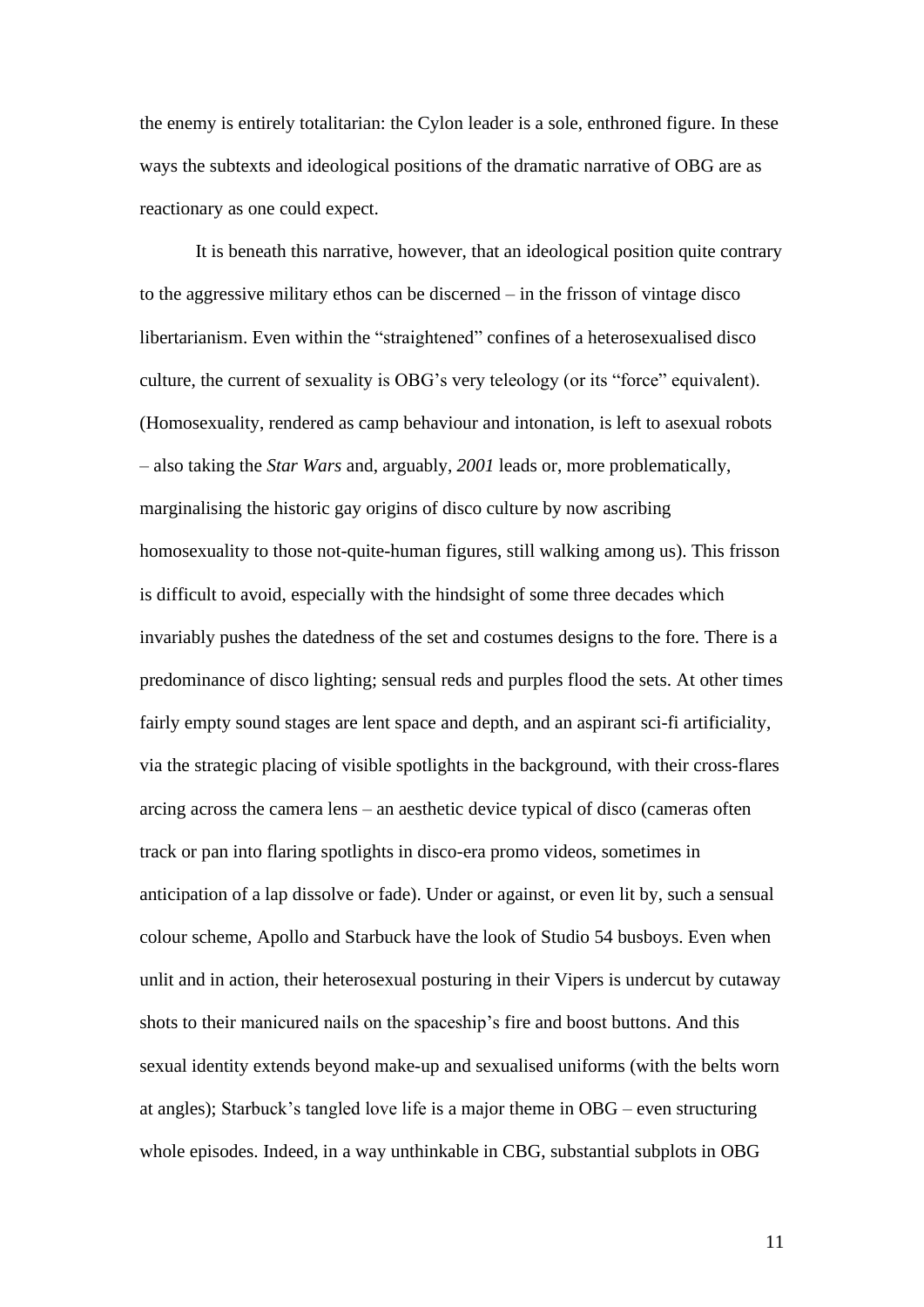concern, or are given over to, the pursuit of pleasure. This is particularly so in the visit to the alien disco in "Saga of a Star World" (OBG 1.1-3), during which Starbuck considers managing the resident disco singers on "the star circuit", and another character is accused of "smoking plant vapour" – and it is no exaggeration to say that, in the context of the plot, these party-going exploits endanger the existence of humanity. And elsewhere, in terms of the overriding pursuit of pleasure: the (romantically) disruptive reappearance Aurora, Starbuck's old flame, now a Baader-Meinhof-style revolutionary moll, in "Take the Celestra" (OBG 1.23); Starbuck's gambling and his flirting with his (female-voiced) Viper onboard computer, even when in peril (and "she" reciprocates; "anything you say, honey"); his willingness to put the mission on a backburner in favour of a cache of bootleg vintage liquor in "The Long Patrol" (OBG 1.7); his use of a Viper as a place of love-making; and the way in which Apollo's soldierly concern for Serina's wellbeing soon merges with a seduction of her. Even in the early, desperate hours, the checking of human survivors turns into a cruising-like social activity – and indeed, a party is discovered to be in full swing.

The pursuit of pleasure coincides with the pursuit of women in OBG; the series was remarkably free of exclusively male patterns of behaviour: the kind of male bonding and whooping it up that could be expected in the wake of repelling enemy attacks. And so the disco aesthetic is strongly present in the desired female, conveying their presence and availability in terms of the sexual pleasure of, or as, the future female. And the futureness of these females indicates the kind of shopping mallcoloured vision of things to come also specific to the West Coast late 1970s. The blueprint for such females derives from the figure, hair and skin pallor of the actressmodel Farrah Fawcett-Majors, particularly in *Charlie's Angels*. Here the female is decorated and clothed so as to be animated or ventilated by a Big Sur breeze –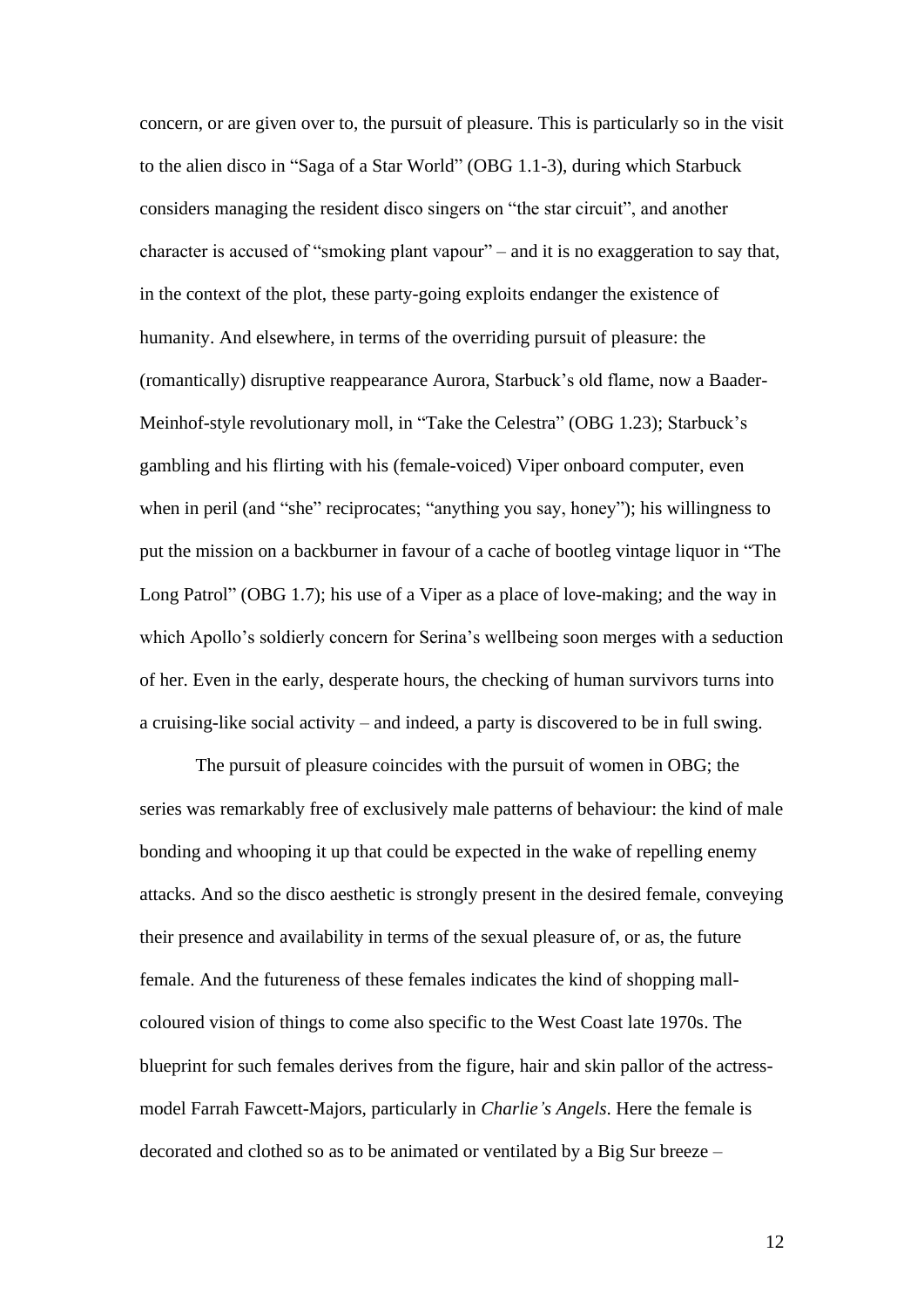through the off-the-shoulder gown, through the fluffed hair, blowing stray strands from the face to reveal clear WASP eyes, set against the reds and purples of a summer sunset. This is the quintessential Playboy woman of the 1970s: the PA on nightclub hours, the beach tan and halter dresses, shimmeringly orgasmic yet entirely domesticated – that is, born into that first post-war generation of the newly classless, upwardly mobile, leisure time-rich society, enabling movement from the beach to the office and back again.

The ambiguous position of this female in the context of the end of Second Wave Feminism, at the end of the 1970s, is apparent in Fawcett-Majors' own mysterious role in another disco sci-fi touchstone: *Logan's Run* (in fact, the role which propelled her on into *Charlie's Angels* – chronologically, then, a contemporary reframing of the future woman). Her *Logan's Run* role essentially serves no purpose; in terms of the dramatic narrative, she is redundant. But on the level of a future vision of frictionless free love, her role is pivotal: the future (female) form of pleasure, presiding over a painless plastic surgery clinic able to entirely alter appearances (that is, manipulate the body independent of its organs), for reasons of pleasure (or, for fleeing Logan, disguise).<sup>4</sup> As with *The Graduate* (Mike Nichols, 1967), *Logan's Run* offers an LA-based, LA-styled vision of the near-future (the film was even partly shot in a shopping mall), so that the post '68 "LA woman", in Fawcett-Majors, becomes the access to this future – as found in both (in the words of the *Logan's Run*'s introduction) the coming "... ecologically balanced world [in which] mankind lives only for pleasure, freed by the servo-mechanisms which provide everything" and on and in the contemporary fashions of the disco floor. This LA woman does not break

<sup>4</sup> From this perspective, the prescience of *A Clockwork Orange* (Kubrick, 1971) becomes particularly notable; Allen Jones's sculptures – women in submissive positions, used as tables or drink dispensers in the milk bar sequences – ironically recast and deaden the notion of beauty in this literally domesticated future female form.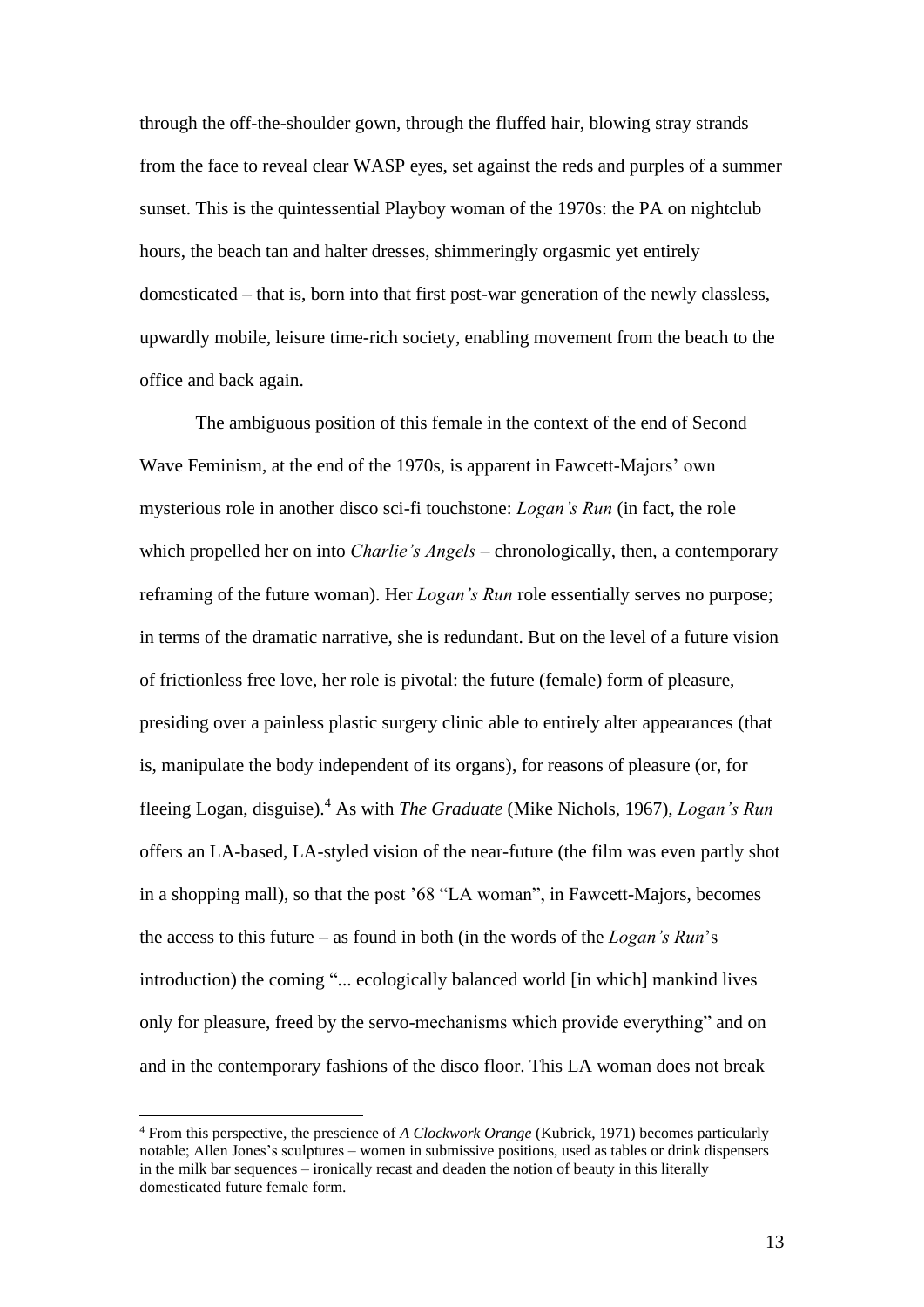with the evolution of the female form of pleasure (something attempted *Star Trek: The Motion Picture* (Robert Wise, 1979), with its bald female, or a number of female and female-alien hybrid characters in *Space 1999*), but remains true to its texture – the Arian, outdoors-healthy, full-lipped and toothsome blondes of, say, Pirelli's 1969 calendar portfolio.<sup>5</sup> As a kind of "end of history" aesthetic, the LA woman extends from that first post-war generation (with its aesthetic institutionalisation of the sexualised, domestic blondes of the pin-ups taken by US servicemen abroad to Europe, where women typically did not match this model), and on into the future. Indeed, OBG opts for the big-haired receptionist / PA type rather than its counterpart, Jessica (Jenny Agutter) of the *Logan's Run* film, whose sexual liberation is tempered by a sense that there must be more to life – a dangerously subversive notion that eventually propels her out of the pleasure-domed future Garden of Eden. The first *Logan's Run* television series (1977-78) also eradicates such a counterpart; Heather Menzies's Jessica melds Fawcett-Major's appearance and Agutter's role as Logan's love interest and sidekick.

Here, the LA woman represents the horizon of the libertarian imagining of a technological, pleasure-bound, post-feminist, post-late capitalist society. Cassiopia (Laurette Spang) in OBG fulfils, and extends, such a role; her "liberated" sexual status, emphasised with her disco-red dress, is also institionalised in the world of the series. She is seemingly a reformed legal prostitute (precision is hidden beneath the coyness of the sci-fi terminology employed) so that, once on missions towards the end of the first series, it is her interpersonal (rather than laser gun-wielding) skills that matter to the males. Femininity serves pleasure first and militarism as an afterthought. And much the same could be said for Colonel Wilma Deering (Erin Gray),

<sup>&</sup>lt;sup>5</sup> Shot by Harri Peccinotti for Pirelli on, appropriately enough, Big Sur; see (Larkin, 1975).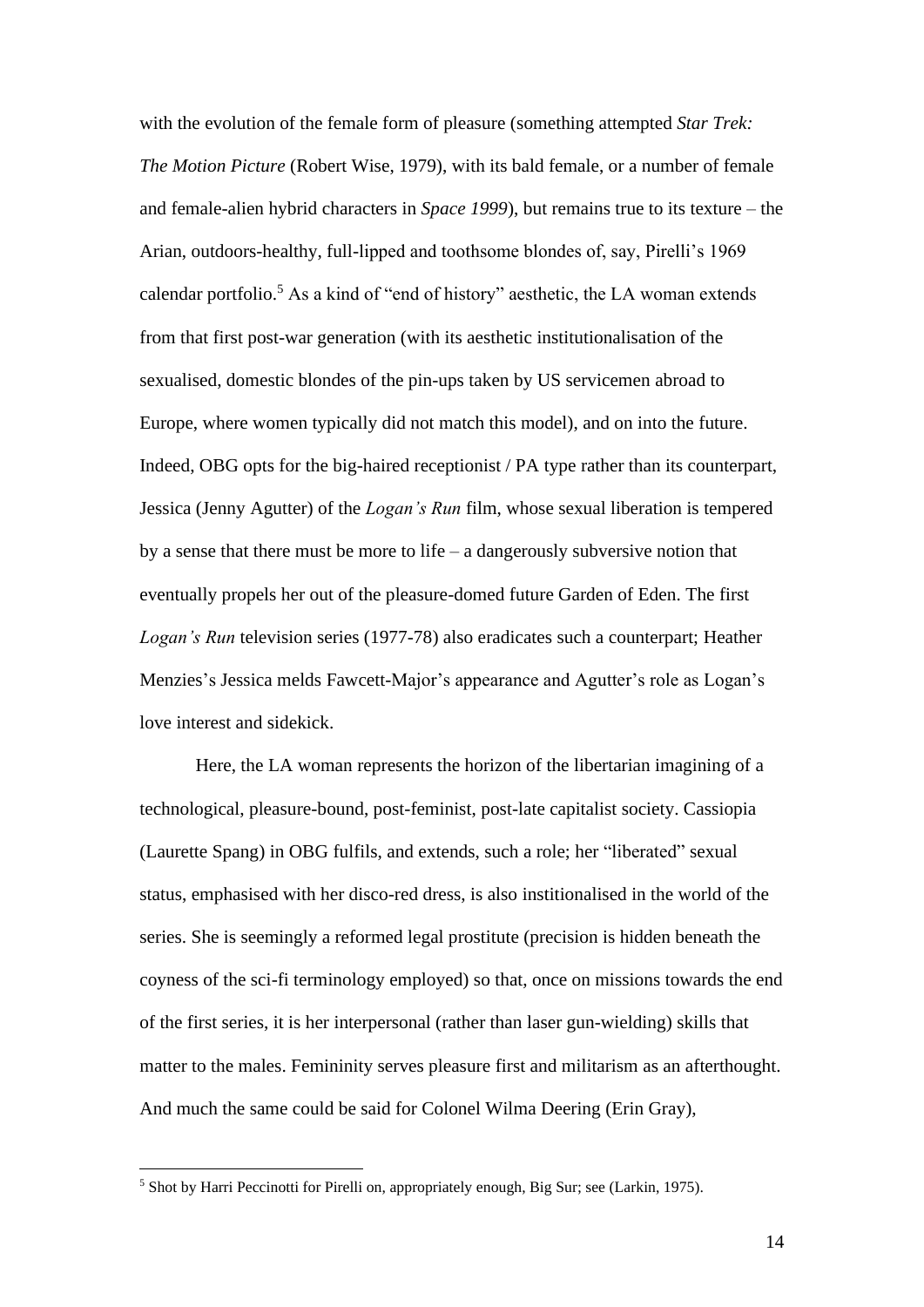Commander of the Earth's Defences – the combat Earth Mother in silver jumpsuit and lip gloss – of *Buck Rogers in the Twenty-Fifth Century* (1979-1981).

### Spaces exploration

Starbuck, despite Cassiopia's wishes, inevitably womanises. The size of the interiors of the Galactica, and of the other spaceships in the fleet, and the remoteness of the planets encountered and visited, with their scattered human or alien populations, creates and allows for such an opportunity. Along with disco culture, this sense and use of sizeable physical spaces does not make it into CBG – indeed the two, disco culture and space, are interconnected. The physical space to roam across the dance floor, making eye or body contact with those seen and encountered, asserts itself in the sets of OBG. This space odyssey is one in which endless possibilities present themselves – possibilities that necessitate substantial physical spaces for their staging, a space that restores agency to the characters, and gives freedoms to their free wills. It is in the sizeable physical space that the body is free to explore, and free to gravitate towards the loci of desire: the sexually available other bodies. For late 1970s sci-fi, this was no radical or particularly new departure; Captain Kirk's love odyssey in the original 1966-69 *Star Trek* series (the clichéd subplot involving a girl on every planet) tempered the stiff, scientific exploration (forever logged and star-dated) of the encountered galaxies with a more physical and communal interaction with beings on/of other worlds. With the dawn of disco, only a few years later, this sensual type of galactic exploration becomes a chief mode for the exploration of other galaxies and interactions with their inhabitants. And such wide-ranging explorations, across such spaces, presuppose a general enlarging of scale: bigger spaceships, bigger spacescapes, bigger space "action".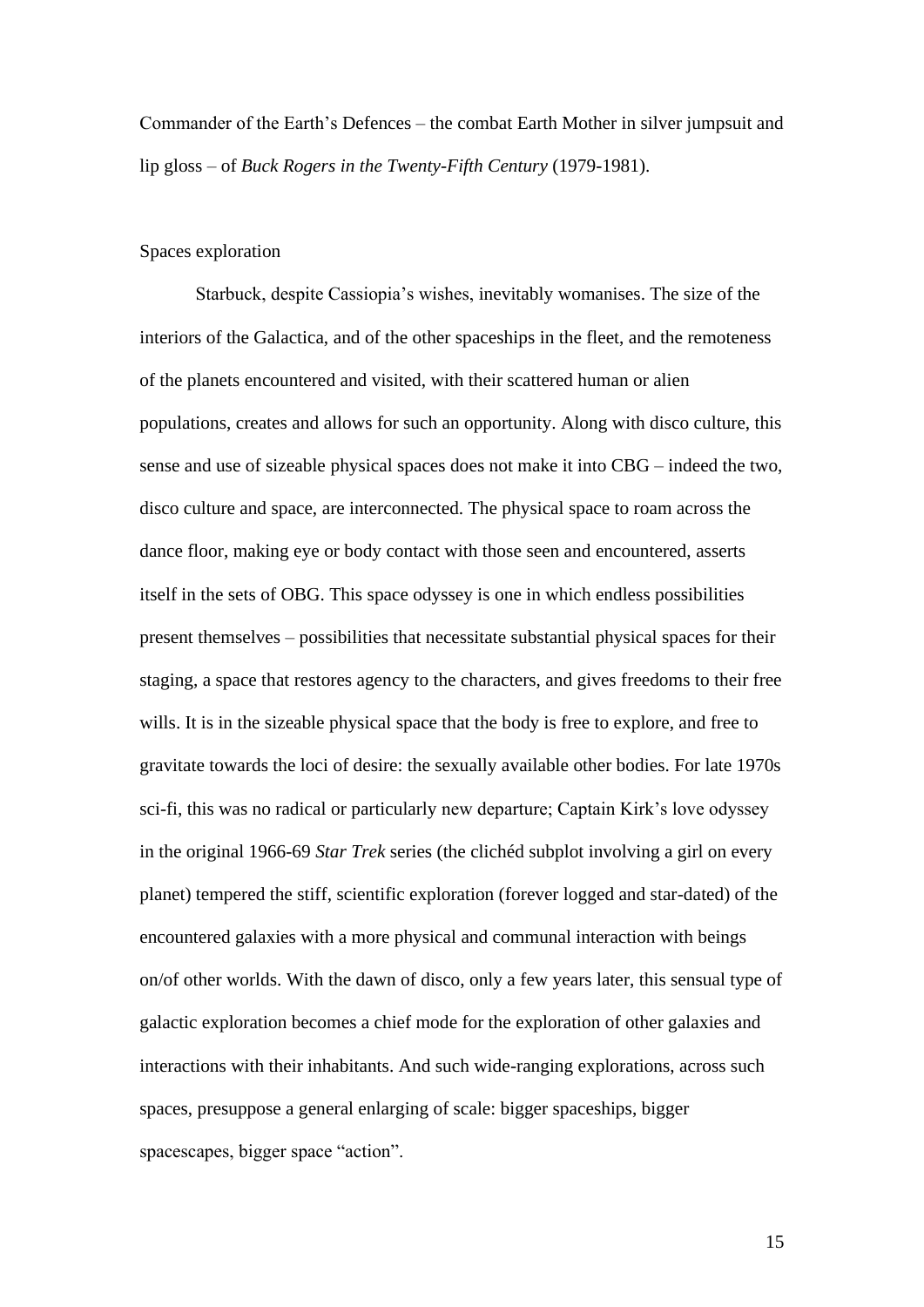Such bulk and size, in the late 1970s, was closely allied with the fantasy "wow factor" of sci-fi: the enormity of the UFO at the climax of *Close Encounters of the*  Third Kind (Steven Spielberg, 1977), for example,<sup>6</sup> or the Gothicism of the cathedralsized interiors of *The Black Hole* (Gary Nelson, 1979), or James Bond in the shuttle launching bay, and orbiting spaceship, of *Moonraker* (Lewis Gilbert, 1979). Biskind goes so far as to locate the beginnings of Reagan era cinema (bombastic, escapist and fantastical) in the opening scene of *Star Wars* – the giant space freight that rumbles over the heads of the cinema audience (experiencing this rumble via the newly-fitted prerequisite of a stereo sound systems), and onwards to the galaxy vanishing point, (Biskind, 1998: 337). It is as if enormity had taken the place once occupied by straight special effects and miniatures against matts – the special effects of earlier eras of fantasy (the work of Ray Harryhausen, creatures features, Edward D. Wood Jr and the visibility of American International Pictures budgetary constraints and the like).

This "wow factor" for the late 1970s is predicated from the integration of a dramatic use of size and space into the sci-fi narrative itself. The maze of the Galactica's interior, or the ruins and architecture of societies and civilisations found on other planets, offers space for an infinity of narrative possibilities and surprises: the geographical scope for unending sagas. The same is often true of *Dr Who* from this time; in *The Pyramids of Mars* (1975), for example, the action jarringly shifts from Tardis space travel to an English country house in 1911, to Martian interiors, and to a meta-space outside time occupied by Dr Who's nemesis. The enormity of the spaces of *The Black Hole* encompass previous generations of space explorers, both living (Maximilian Schell's Kurtz-like Dr Hans Reinhardt) and dead (the zombie robot workers), and previous generations of technology (earlier models of robot).

<sup>6</sup> Trumball, who provided the *Close Encounters* special effects, would go on to design the spaceship, integrated into the lightshow, of the Times Square disco Xenon in summer 1978. The spaceship was intended to descend from the ceiling and hover above the dancers.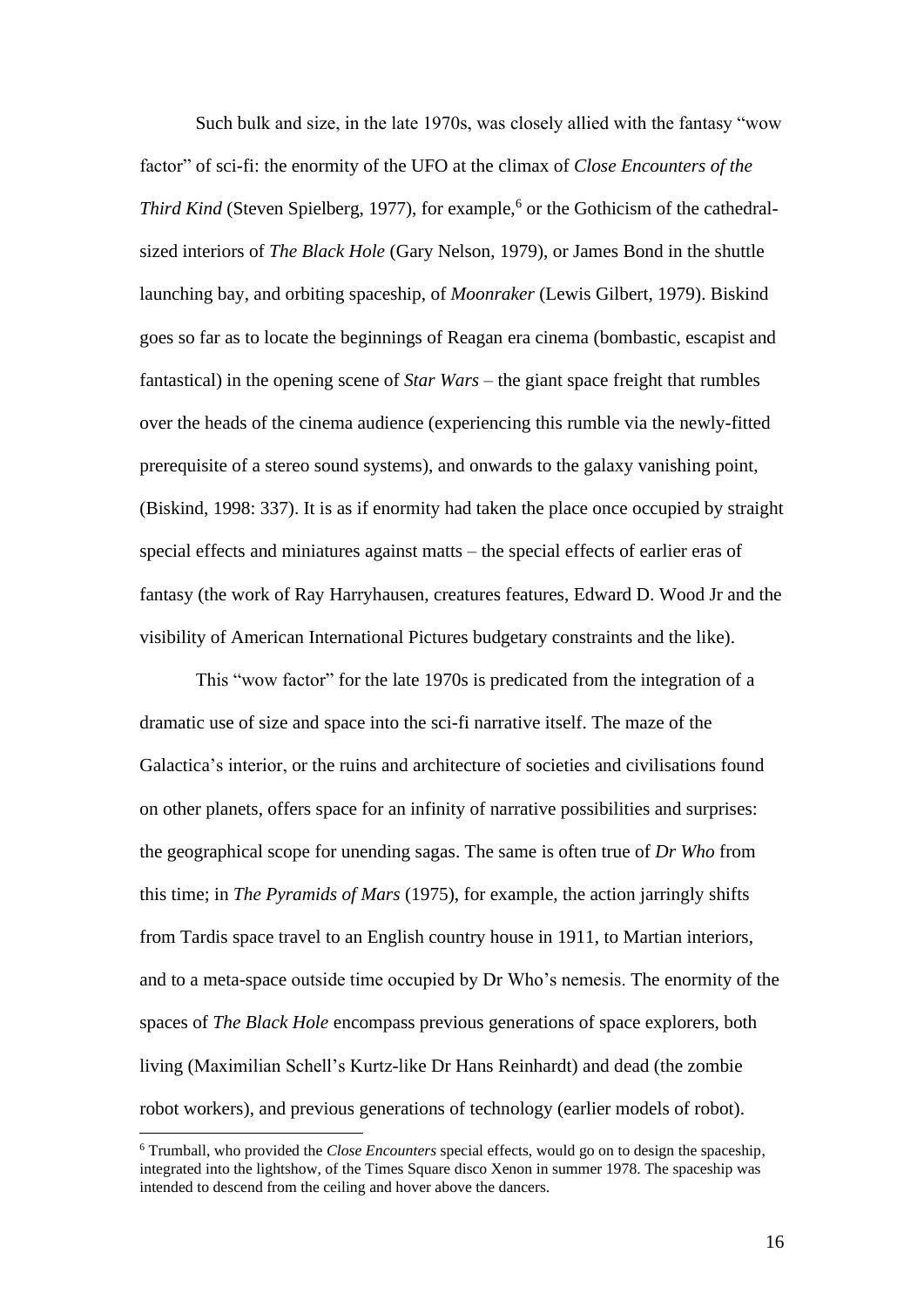Traversing this space, or simply existing in this space, is the condition of the picaresque adventure. Edmund White described the New York underground gay disco clubs The Mine Shaft and The Anvil in just such terms in 1980 (White, 1986: 269- 285): cruising ever onwards into darkened corners, basements or back rooms, encountering the (newly discovered and entirely available) others. In the resultant collective happening, individualism melts away into events that occur with the synchronisation of movements across groups of people, across ethnic categories, and even across different classes. Space and exploration are united in this new communal eroticism, with disco culture as (in its earlier manifestation) progressive unifier so that, for White:

... it was more than just the sexual body that disco was concerned with. The dance floor is nothing if not communal, and this group body was a polymorphous, polyracial, polysexual mass affirming its bonds in a space that was out of reach of the tentacles of the church, state or family. At the discotheque, the rigid boundaries imposed by such institutions were thrown out with the careless disregard of someone discarding a spent popper bottle... in the discotheque the seventies practiced what the sixties preached: the communion offered by the dance floor was the embodiment of the vision of peace that the sixties yearned for. (White, 1986: 185)

This "what the sixties preached", as utopian wishful thinking at least, was the point at

which, for Marcuse in 1969, in *An Essay on Liberation*, the

... new sensibility has become... *praxis*: it emerges in the struggle against violence and exploitation where this struggle is waged for essentially new ways and forms of life: negation of the entire Establishment, its morality, culture; affirmation of the right to build a society in which the abolition of poverty and toil terminates in a universe where the sensuous, the playful, the calm, and the beautiful become forms of existence and thereby the [*sic*] *Form*  of the society itself... [and at this point] the hatred of the young bursts into laughter and song, mixing the barricade and the dance floor, love play and heroism. (Marcuse, 1973: 33)

The spirit of this future form, in the sense of its animating force or its *praxis*,

was to be the nascent disco culture: a "oneness" that arises with and from shared

rhythm or feeling – something that, like "The Force", transcends normative modes of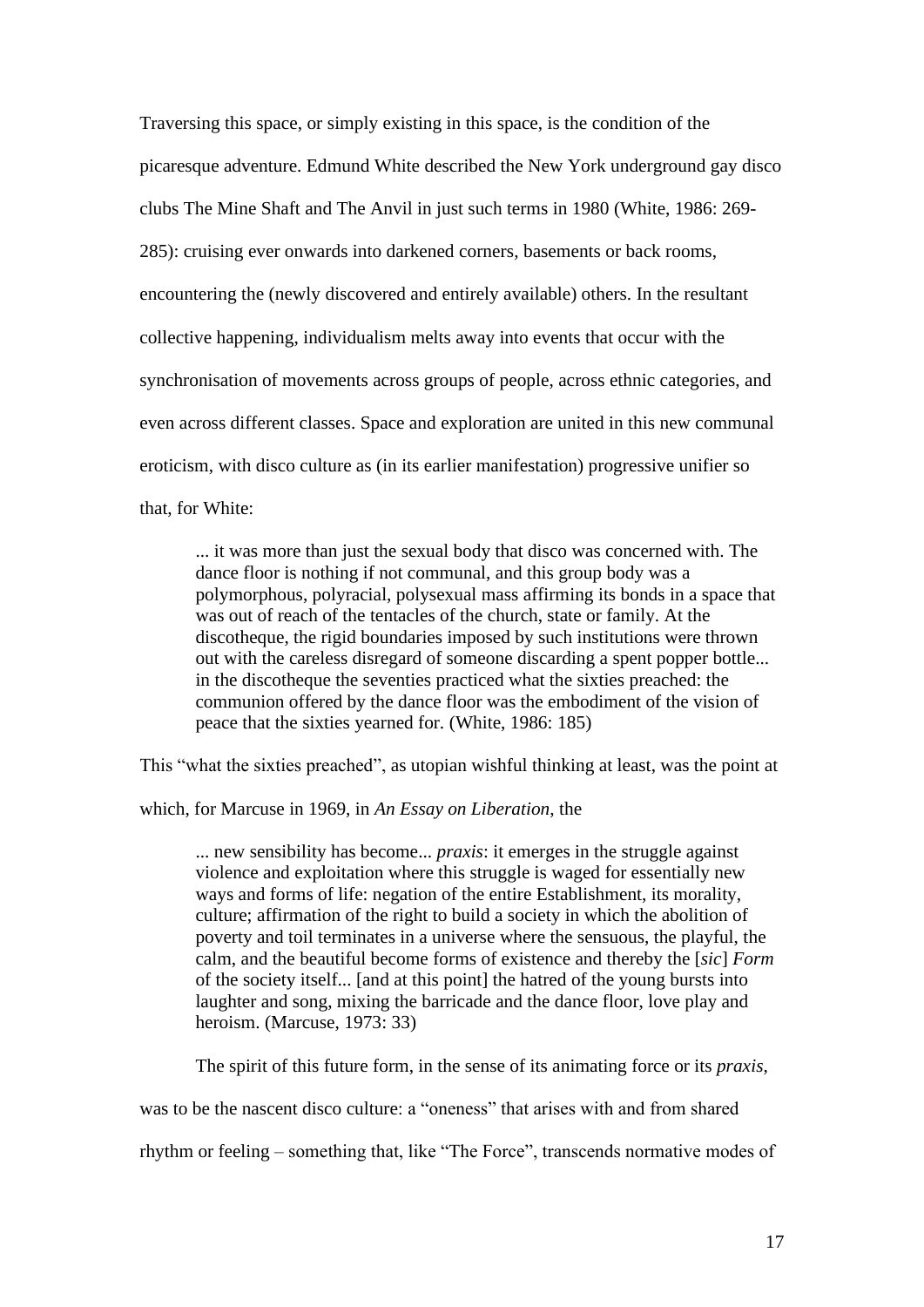communication, becoming a cosmic bonding agent; an "interplanetarianism" (as an intergalactic variant of cosmopolitianism); free (in the sense of depoliticised, nonpartisan) love; an organless harmony between man and machine – the latter as an emancipatory instrument for the former. The "force", of *Star Wars* vernacular, is an appropriate description of Marcuse's *praxis*: a new metaphysical motor for a secular age, promising fulfilment for those who surrender to it – which is also to surrender to their own desires, since this force permeates and guides the "good" half of the galaxy. And where else could this permeation be at its purest other than on the dance floor? Thus the force is relayed from *Star Wars* into The Real Thing's 1979 disco hit "Can You Feel the Force" ("People who make war are making love instead / This could be the dawning of another time"), and informs Starbuck's own libertarian-hedonist philosophy: "[We] may as well live for today – we might not have many left."

While OBG's formal metaphysics are somewhat more prescriptive, so that Ford (1983) can readily map them onto Mormon theology,<sup>7</sup> the world of OBG is clearly in the *umma*, as it were, of the force. In this crucial respect (and in respect of a poststructuralist reading), the Hawkish militarism of OBG is immediately diminished. Its nominally foundational position in the text is almost always soon forgotten once the new mission begins, with disco values now recontextualising militarism as a rearguard action – vanquishing the threatening, amassed enemies in order that the dancing can go on, so to speak. Such a recontextualisation of the vehicles of war occurred with The Village People too, dancing on an active warship for "In The Navy" – a highpoint in the queering of military aesthetics. This overall balance of values is articulated in the introduction to each OBG episode: in Patrick McNee's

<sup>7</sup> Indeed, it is the religious pretensions of OBG that first attracted critical attention, with James E. Ford's reading of this world "somewhere beyond the heavens" as creatively indebted to Mormon theology, (1983). Deleted scenes from OBG (archived on the DVD release) show the removal of more overtly religious (and homoerotic) material.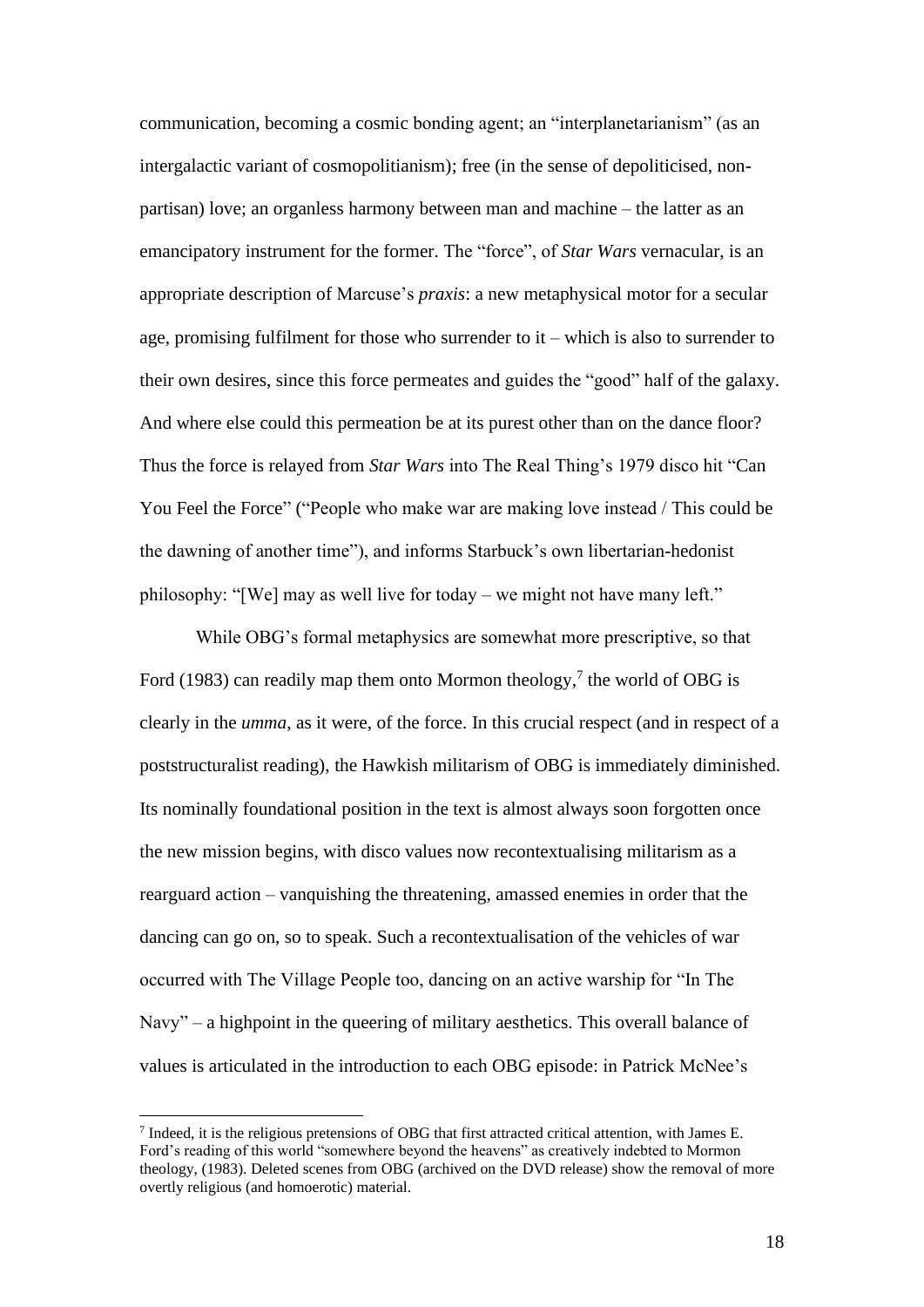patrician, story-teller tones, the idea of a creed ("There are those who believe...") and communion ("brothers of men") of humanity is understood as the guiding intelligence of the mission; the fight is for the good "dawning", to borrow The Real Thing's term – and in this respect ultimately subordinates military action to the ideological and metaphysical coordinates of a galactic mission of love; OBG as a sci-fi variant of *The Love Boat*. Thus material comfort remains an integral part of this world; OBG opens with a meal for the Quorum, complete with waiters, flowers on the table and velvet curtains.

Two decades later, CBG will open with military-hardware style computer data flashed across the screen, over images of spaceships (rather than OBG's psychedelic galaxies and abstractions of cosmic gases and clouds) – that is, the point-of-view is shifted from that of McNee's benevolent observer / chronicler to that of Viper pilot, mid-dogfight.

# POV-CGI

How best to describe the profound difference that marks, from this opening moment onwards, the re-imagined BSG? It is not so much a matter of the quality of the new aesthetic, nor the careful strategies (possibly even reckless, in relation to the timidity typical of US network television channels) of parleying the particulars of contemporary conflicts into the storyline – most notably with the colonised planet of Caprica, post-Cylon attack, as occupied Baghdad (complete with night-vision footage of house raids), and the Cylons themselves as technological blowback. Indeed, the eye-catching nature of these achievements, in themselves, seem to obscure the more fundamental shift between OBG and CBG.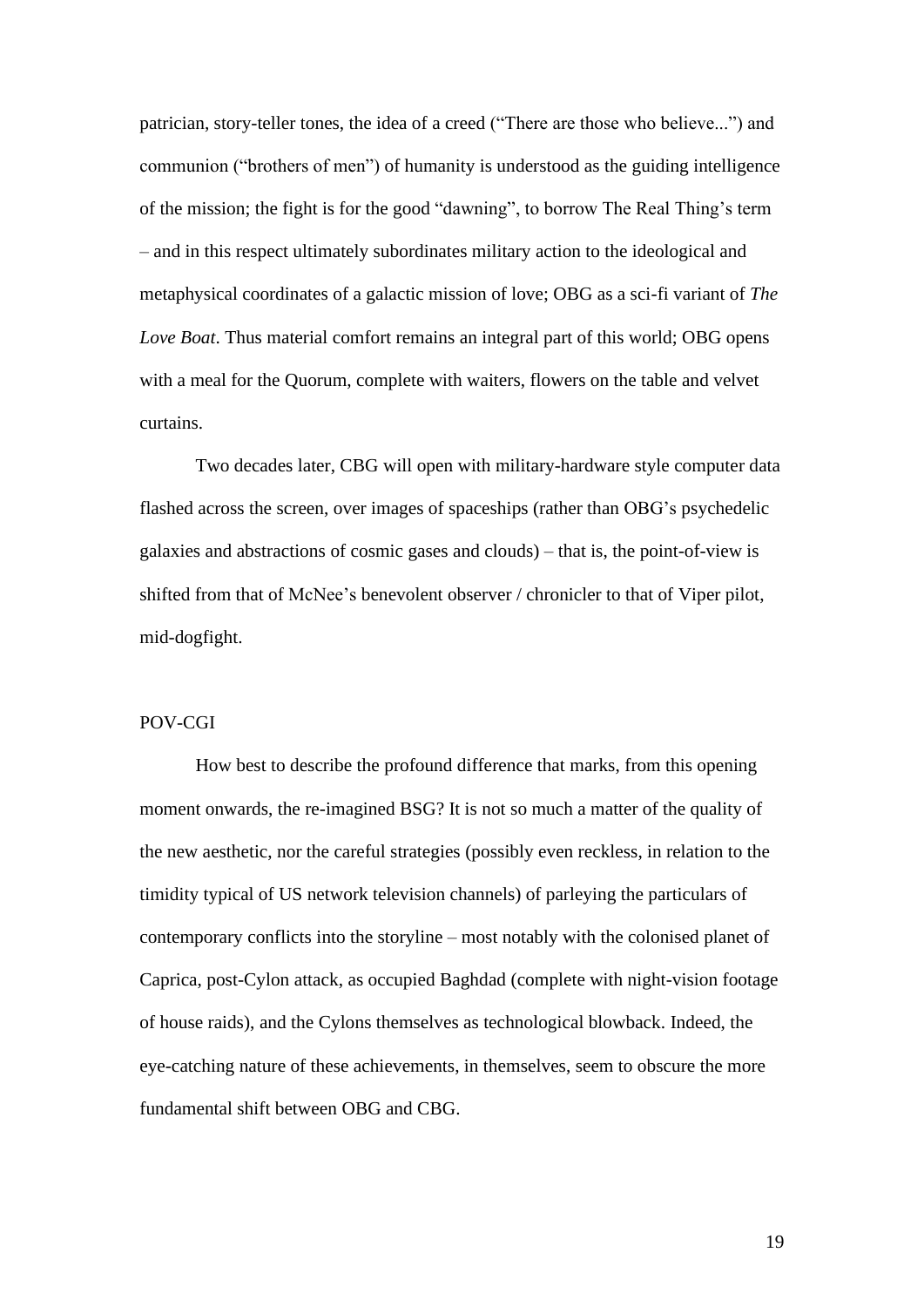The beginnings of an answer to the question comes in the collision of two strategies that are in constant operation in CBG: CGI and POV. That is, the moment of action, of attack, of catastrophic destruction, of incoming ordnance, of movement in space, of encounters with the Cylons – those moments of "high octane" drama, the very "money shots" of sci-fi – often arise from computer generated imagery seen from the point-of-view (POV) of a protagonist. It is often in this way that the danger of the world of CBG is communicated, and the viewer involuntarily measures his or her own dexterity in relation to it: the POV shot positions us in front of the goaded Cylon, places us in the cockpit of the Viper as debris and missiles hurtle passed  $- a$ gaming rather than framing aesthetic tendency. This POV-CGI aesthetic is quite different to the use of CGI in Hollywood blockbusters, especially those that illustrate the influence of the Spielberg and Lucas recalibration of experiential cinema at the end of the New Hollywood phase. In this later strain, CGI use is given over to the visualisation of the spectacular: the view beheld, and the exactitude of this fantastical sight, as primarily realised on the screen via (*pace* Orson Welles's *mise-en-scène*) deep focus and depth of field shots, often for sequences shots, or elevated Establishing Shots, with figures or clusters of civilisation lost or dwarfed in the enormity of the landscapes. In this is an echo of the aesthetic tradition of German Romanticism: the framing of the world, as encountered, often by a new set of eyes (those of the explorer, or the discoverer of ancient ruins) – the world found and presented, therefore, essentially objectively, and distanced, and to be surveyed. Thus Spielberg and Lucas remade their lost worlds, or attempted to fully realise new ones.

When this kind of framing occurs in CBG (which, after all, "classically" concerns a civilisation, *en masse* and in transit), typically with the parade of spaceships *a la 2001*, the camera revolts. It suddenly and artlessly lurches into the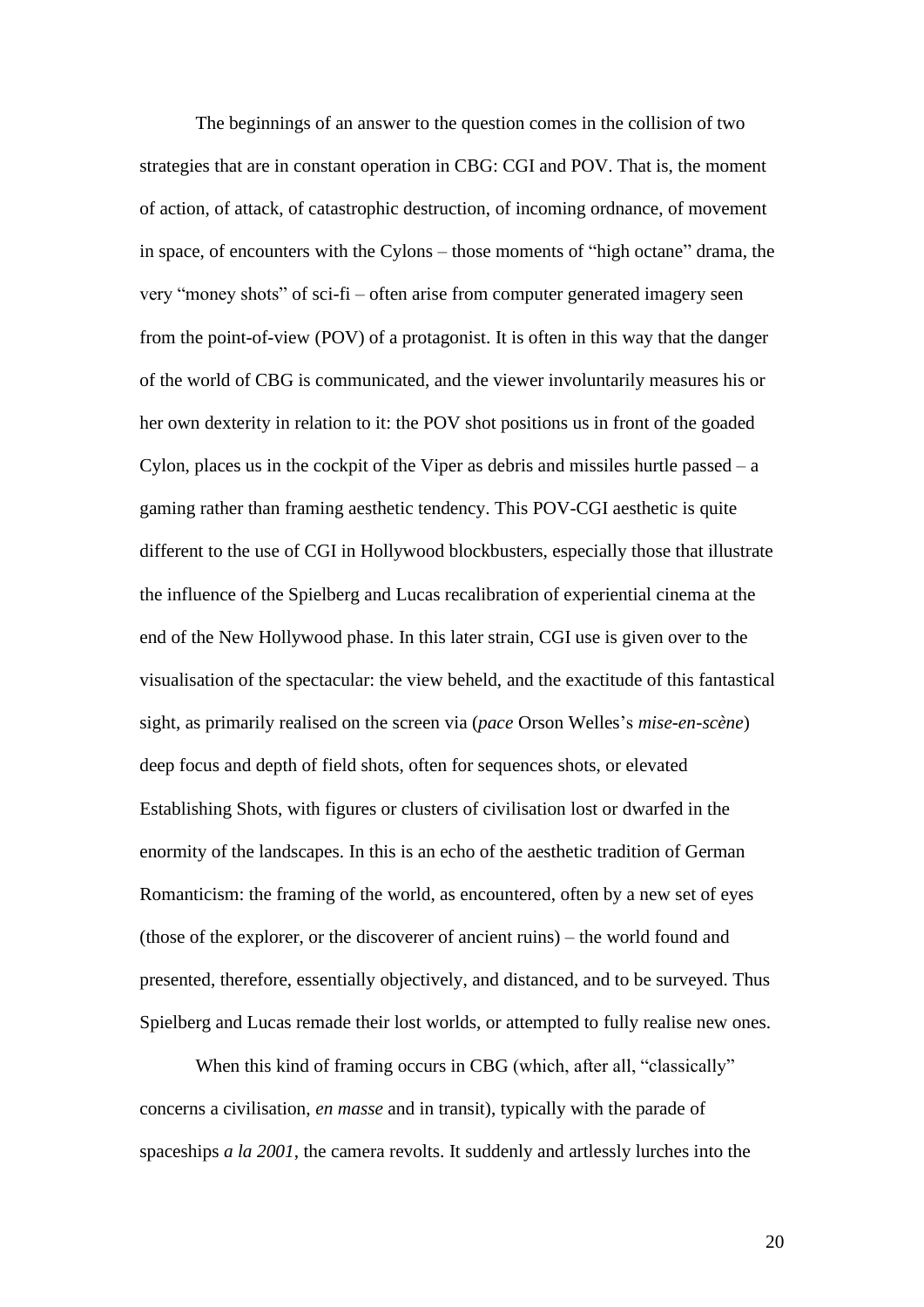image, a CCTV-like speed zoom, breaking the vista and restoring an urgency to, and introducing movement within, the image. The imagery of CBG is not to be surveyed but to be rapidly scanned – the Establishing Shot now as a field of data concerning battle – to inform the need for an instantaneous repositioning of the subject (the subject whose POV is used for such shots) so as to outmanoeuvre immanent danger.

When this kind of framing occurs for Establishing Shots on Caprica, the onlookers rapidly retreat – into prison camp tents and huddles of insurgents. The field of battle is no longer the geographical space beheld by the onlooker, necessitating a military leader's reading of that space (natural defences and blind spots in the landscape, possible supply routes etc). Rather, the field of battle now exists on the level of human interaction. So the spaces for movement, which in OBG allowed for communalism and exploration, and can be equated to Marcuse's "Form", are squeezed, and the characters locked down; an individualism returns, of a paranoid kind – in the final analysis, with Cylons now disguised as humans, each character can only vouch for themselves.<sup>8</sup> And back inside the mothership, in the mole tunnel corridors of the CBG Galactica itself, space is closed in, ditch-like, like the space afforded by the trenches of the First World War. The resultant bunker aesthetic enforces intimacy of an imprisoned, rather than erotic, kind. And, as with the intimacy of the chamber drama (Ibsen's or Noël Coward's living rooms, or in Sartre's *Huis Clos*), human qualities come to the fore. Ironically, for a series that transcends the typical future war sci-fi scenario of human flesh vs. alien hardware by positing an immortal artificial intelligence that lives on as the hardware it inhabits is destroyed, the old fashioned quality of the human being becomes all-important.

<sup>8</sup> In a telling intertextual joke therefore, it is the paranoiac Dwight of the US version of *The Office* (who winds up appointing himself as his own assistant on the grounds that he cannot trust anyone else) who expresses how much he is "into" CBG on more than one occasion.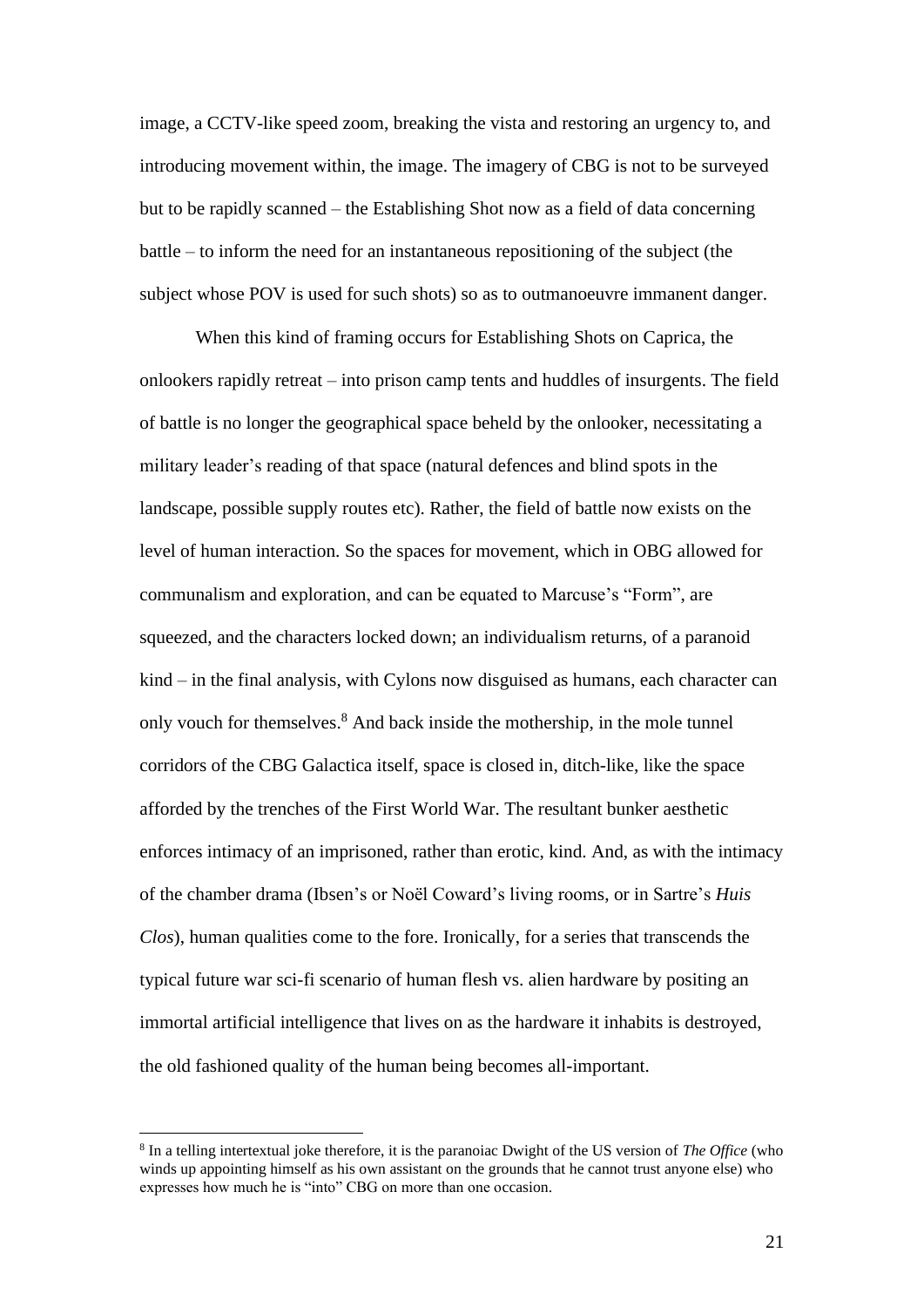So the structuring of the aesthetic of CBG, via POV-CGI, is misleading in terms of theorising this vision of the future. In short, it is not what is seen, but who sees it. And the seer is locked-down, closed-in, guarding the premium position of his or her flesh and blood in this world of constantly de- and re-territorialising cyberspace technology. So the fundamental shift between OBG and CBG, conceptually and in terms of the concerns of the episodes themselves, is the difference between the human bodies in each series, original and reimagined. The "message of love" of OBG occurs as, despite the near complete annihilation of the human race, the bodies of the survivors remain impulse-driven, self-possessed (in the usual sense, but also literally) and recreationally (in both senses) -minded. Thus the bodies of the OBG were at ease in their surroundings, something also lost in reimagination.

### The micropolitics of apocalyticism

One searches in vain for bodies at ease in CBG: not making love (although the love rivalries usual in television series are present and correct, in spite of the Cylon sex dolls thrown into the mix), not in the spaceship's bar (under the wing of a Viper, with most revellers ever-ready in their combat uniforms), not in contemplation (the "chapel" which, with its innumerable photos of the dead, seems like a variation of Orwell's *1984* "hate hour", or a sci-fi holocaust museum) and not sleeping (more than a plague of fantasies come to the fore; the infiltration of the human mind by Cylon psy-ops). Rather, the bodies of CBG are taut, limber and anticipating action. Clothing, therefore, is utilitarian; combat uniforms over a variant of gym-clothing; the work-out outfit beneath, and for, combat preparedness. Hair is practical; long gone is the big hair, now replaced by manageable crops, or hair tied back into a pony-tale. The quality of the skin is rougher too; stubble, blemishes, lines and dark under the eyes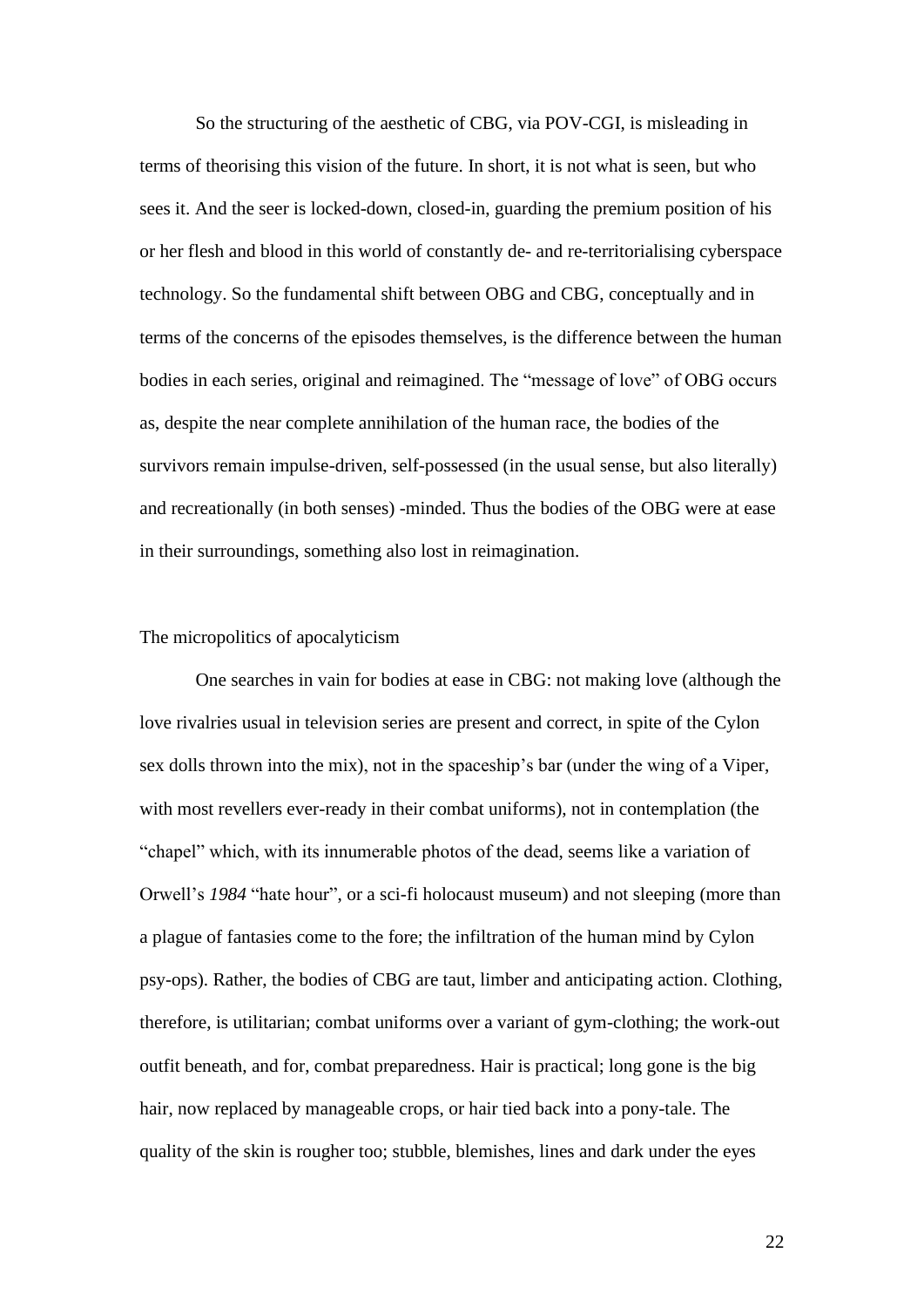rather than the moisturised, evenly-tanned skin, glossed lips, and the general male grooming of OBG. (The teeth, however, are impervious to any new, scuzzy digital realism; there is clearly still one frontier sci-fi is reluctant to cross). Much the same set of differences apply to the Cylon robots, old and new – rust has now overrun the shine in these Gothic (rather than Pop, and specifically disco, with their vocodered voices) creations, and their weapons.

Thus the reimagined state of war, or more precisely this new future era of war, a total war, a war seemingly without end, in which the battleground is the organic and the physiological – the very existence of the human body in itself – impacts at all moments, on all bodies. The human body is the last line of defence and the zone of resistance: the body attacks and is attacked, it is appropriated (by the Cylons, who remain undetected as mock humans) and in adversity, regained (the very tactile humanness of the human body – even in sickness and tiredness; the blood of bloodied Commander Adama, after his surprise bout in the boxing ring, blood which confirms the necessity of his example of self-criticism in keeping the collective guard up). In the final analysis, the measure of the gravity of the threat to humanity is evident in the way in which there is no longer any territory to defend. War is literally deterritorialised and the only remaining uncrossed frontier or outpost is that of flesh and blood, and its continued existence in the light of the possibility of elimination altogether. The human body that survives under these circumstances is one that invites a consideration of it as, micropolitically, fascist: the message of war, having usurped the message of love, is the very operator, as it were, of the body. That is, the elements of a Rightist sensibility of OBG have come to determine the behaviour, use, understanding and ethics of the body rather than prompt the formation of bureaucratic organs of totalitarian fascism of yore (in the cabal formed to overturn the Council of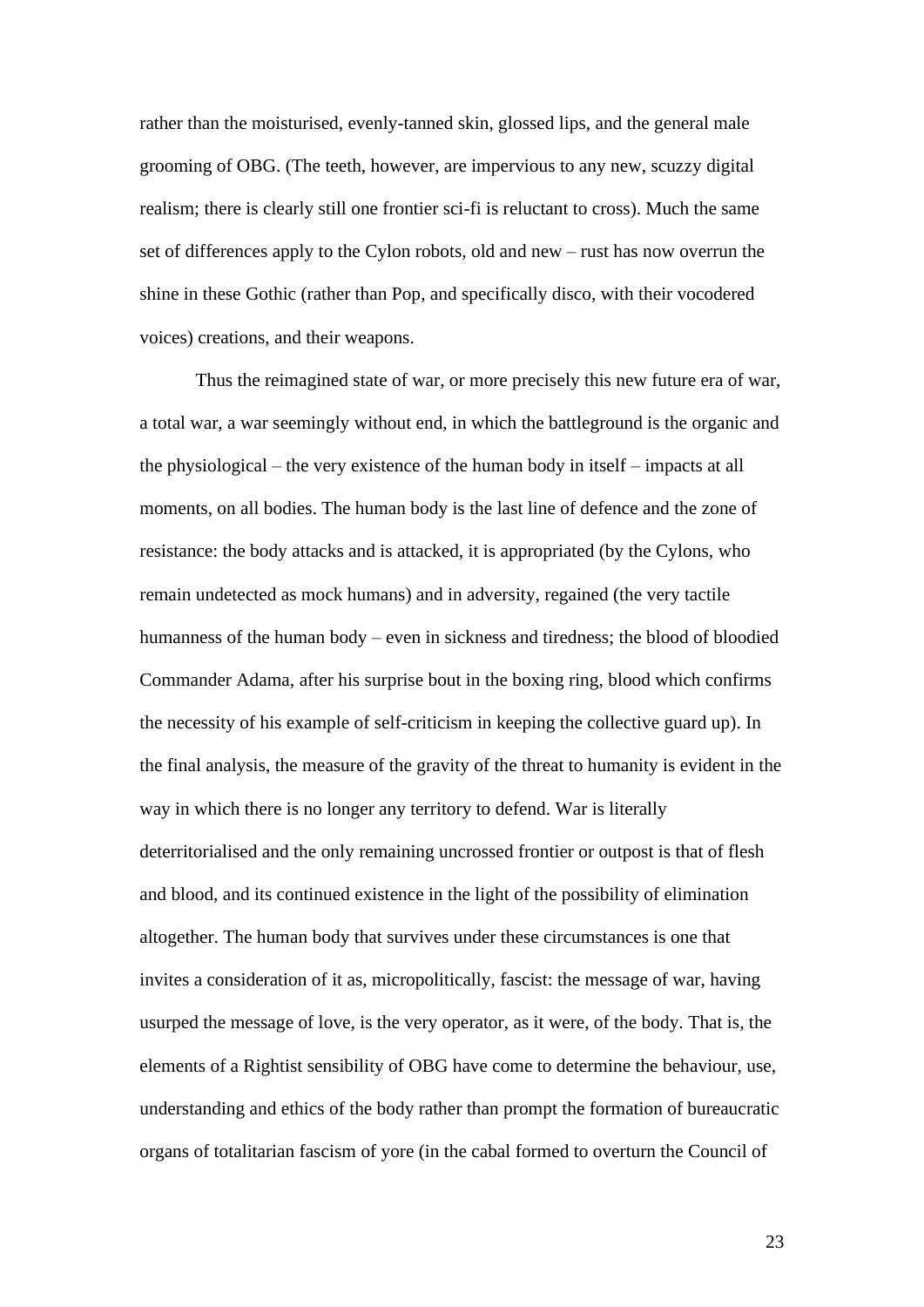Twelve). The future shock, in CBG, occurs inside the spacesuit, not outside it: the body, in extremis, contorted in its technological shell, as it fights for the survival of the fittest in the cosmic arena. This is crystallised in the abovementioned boxing match: violence as generative, recreational, the moment in which "the moral" is delivered; violence as the moral and existential index of humankind. Verhoeven's *Starship Troopers* (1997), which also diagnoses a militarised future for humans of intergalactic fascist imperialism, and contains an array of suitably repulsive space foot solders, baulks at this final frontier. For Verhoeven what little optimism there is can be eked out from the wavering of the human proletariat – their humanity just about intact, despite the bombardment of scare-mongering infotainment (a virtual "false consciousness") and the fascist historical revisionism alive and well at their military academy. (But Verhoeven also factors in massive military incompetence as beginning to engender dissent within the ranks; CBG collapses the distinction between the military and the non-military, substantially curtailing such a possibility).

So as to secure the imperilled flesh and blood, the human body itself is caged in; the small spaces in which the human form now fits dominate CBG – dormitory bunks (rather than the carpets, armchairs and cushions in the living quarters of OBG), cockpits, the mock living rooms of the Cylon prison-flats, tunnels and tents, with the body continually jostled or strapped-in or strapped-down. All spaces close in. The Captain's Deck resembles a dingy submarine interior rather than the expansive Cape Canaveral-style control room of the *Star Trek* Enterprise bridge, the settlements of occupied Caprica resemble a cheek-by-jowl squatter's camp, the winding corridors are now bottlenecked, and even the Battlestar landing strip seems diminished in size – its psychedelic landing lightshow replaced by a modest area for vertical ascents and descents. This pervasive claustrophobia erodes the space for physical action and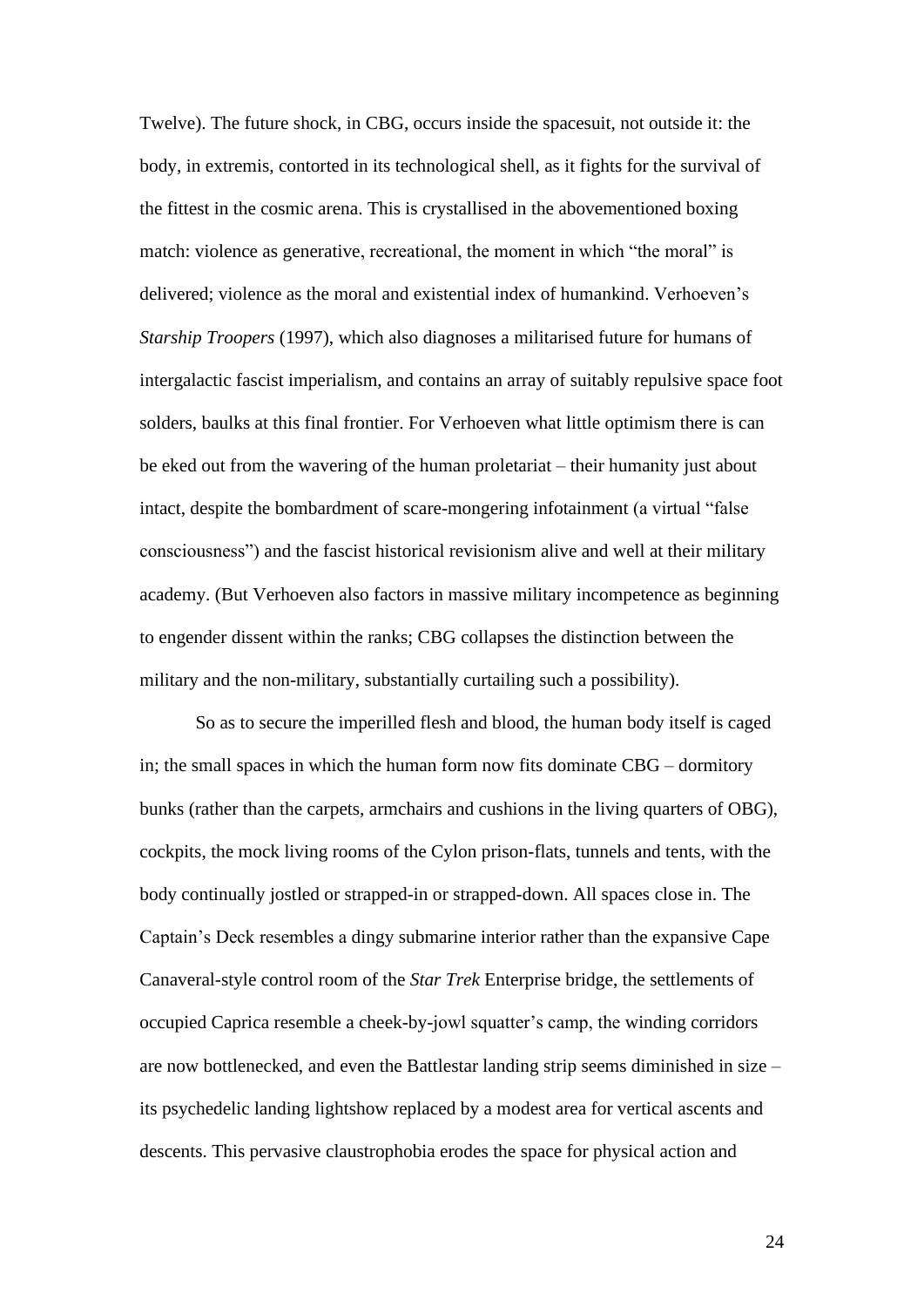movement, of expansiveness and dancing, pacing and yelling to colleagues; it blocksoff big gestures and the bolting and rolling across the flight deck as it rocks from the impact of Cylon missiles. In short, the diminished space of these sets further clamps down on the body, squeezing the leg room needed for knee-jerk, instinctive survivalorientated actions – the dodging and diving manoeuvres that, surely, represent one front of spontaneous, tissue-intelligence: the human edge on the artificial intelligence of the automatons.

As spaces shrink, the spectrum of possible actions tightens: the humans rely almost completely on the virtual imaging systems of their armour-hardware and computer weapons systems, only furtively glancing out of the cockpit when necessary, and then from under the brims of bulky helmets, to clock the whereabouts of fellow pilots. As space is compacted, the space for secrets goes too. Hiding places disappear and, in the microscope *mise-en-scène* that emerges, all is seen: the recurring image of the human alone, flooded with white interrogation light (often from above and often blindingly), which returns the imagery of the film to the very texture of the skin – a closeness from which refractions of light across irises are visible. These scrutinised humans, like those of H G Wells' novel *The War of the Worlds*, feel observed and experimented upon, their body resistance faltering and failing, fearing that they are merely colonies of bacteria serving a momentary purpose for a ruthless higher intelligence.

This is the magnitude of the future catastrophe that elicits such a response in the future bodies that fight it. For this collective mindset, micropolitical fascism thrives on intertwined complexes that, considered without their sci-fi trappings, are far from futuristic: communal persecution and victimhood, survivalist-tinged foreign policies, the invisible enemy as having infiltrated into everyday life.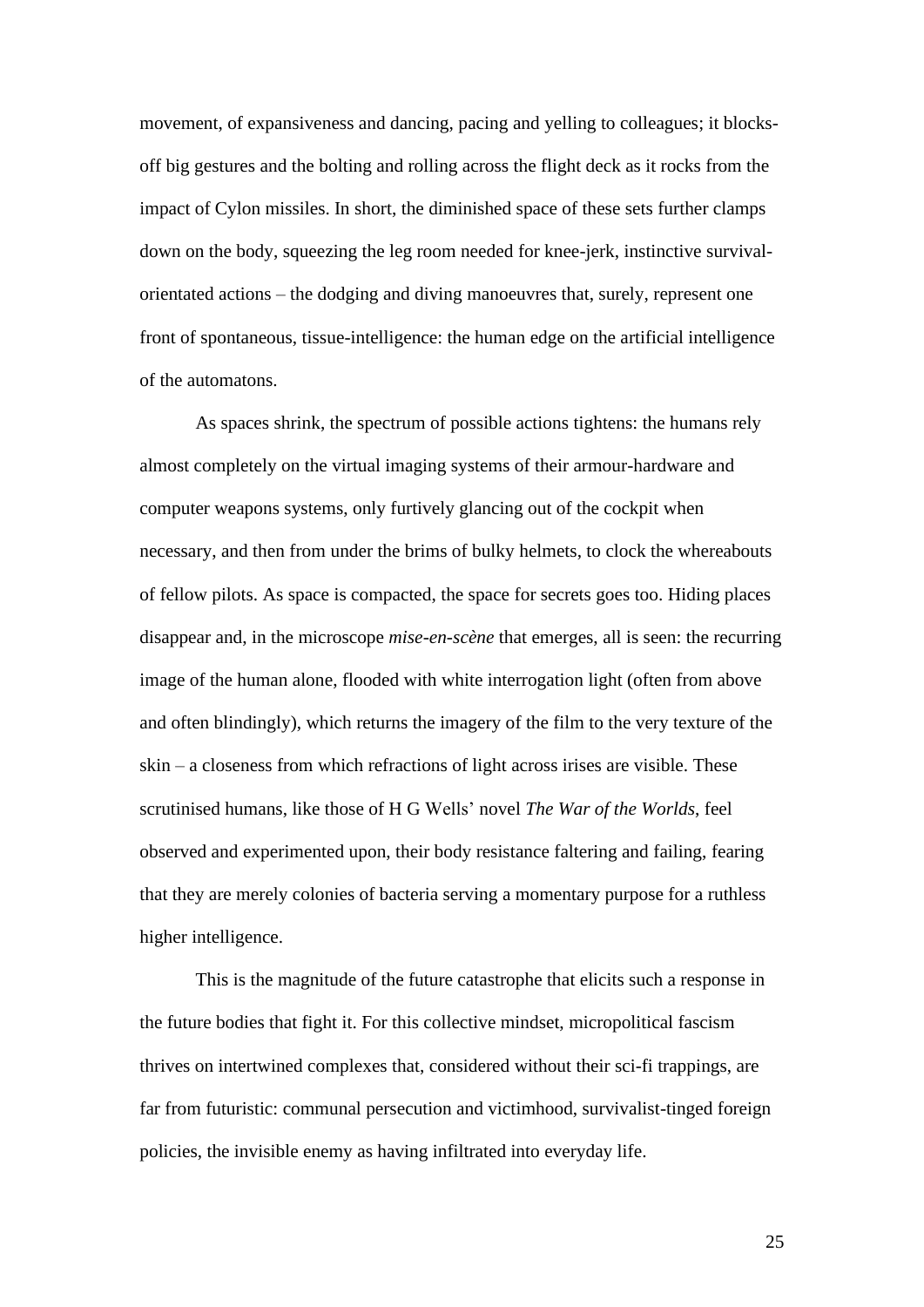### Mirror to mirage

It is from this vantage point that a series of more satisfactory connections can be seen to the "war on terror" than those suggested by the narrative of CBG; connections that are not thematic, but textual. The militarised future of CBG is presented as an unfortunate necessity – the result of a paradigm shift in warfare so extreme as to prompt, in one much-discussed episode, the suicide bombing of occupying forces. CBG's recontextualisation of such future military action therefore presents it as an exception – even to the point of such an aberration as "our side" engaging in suicide bombing; an exception, but one born of unfortunate necessity. In this, CBG effectively dramatises, and fleshes out, the grand narrative political myth that critical theorists of globalisation understand and have recognised to be in operation. The total war of CBG is one in which war is no longer the continuation of politics by other means (to quote Clausewitz) but simply *is* the means of politics so that, today, "... war has passed from the final element of the sequences of power – lethal force as a last resort – to the first and primary element, the foundation of politics itself." (Hardt, Negri, 2005: 21)

This new foundation necessitates the indefinite suspension of formal norms in the name of such an "omni-crisis" (Hardt, Negri, 2001: 189), creating a "state of permanent exception" (Hardt, Negri, 2001: 17) of the particulars of peacetime rule, which impinges on human rights, judicial norms and so forth. The new norm is now an endless and constant, unlimited war, attaining the level of a "... global state of war" (Negri, Hardt, 2005: xi):

... a perpetual and indeterminate state of war... with no clear distinction between the maintenance of peace and acts of war. Because the isolated space and time of war in the limited conflict between sovereign states has declined, war seems to have seeped back and flooded the entire social field. *The state of*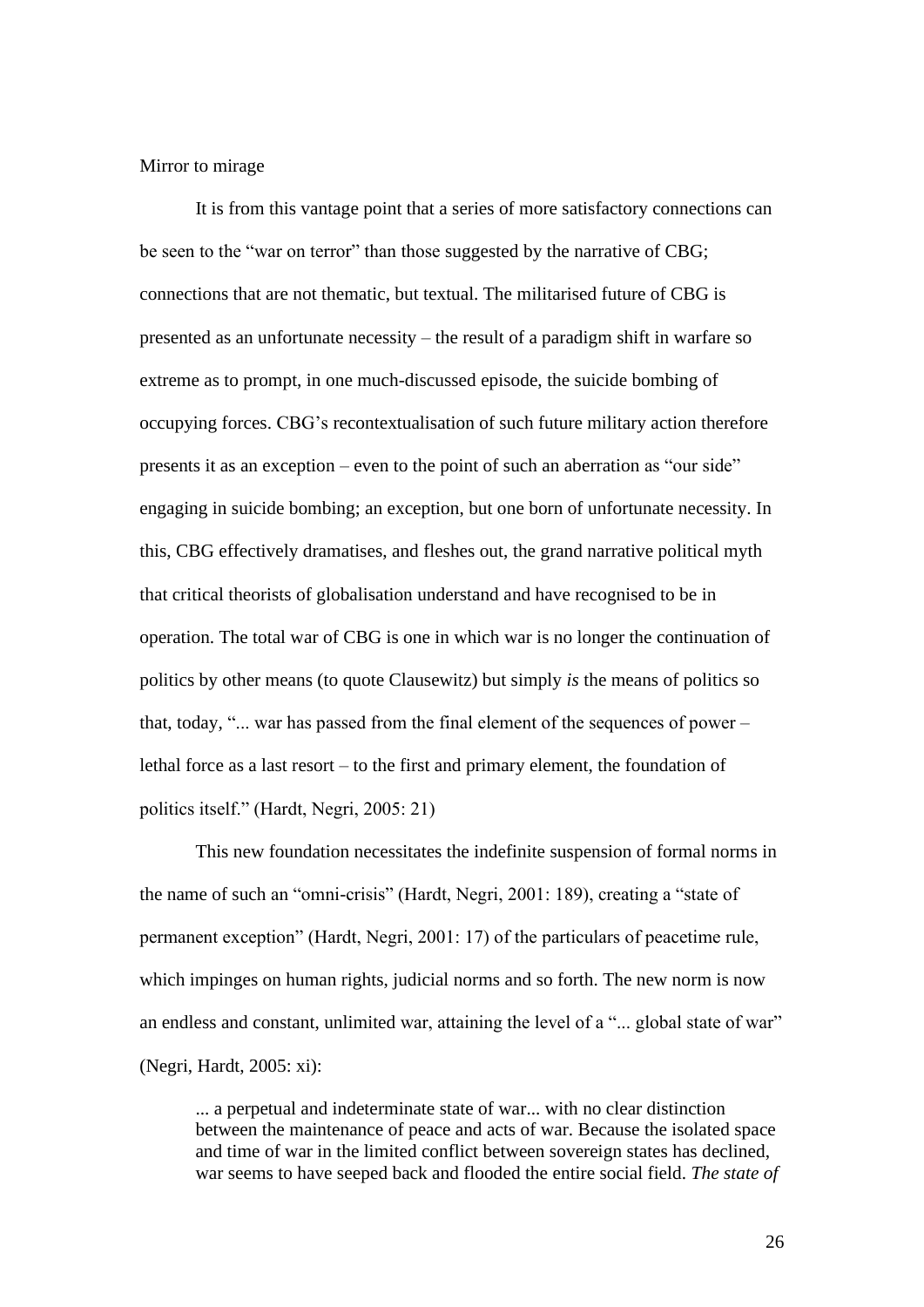*exception has become permanent and general*; the exception has become the rule, pervading both foreign relations and the homeland. (Hardt, Negri, 2005: 7; italics their own).

Hardt and Negri share this reading with Baudrillard, where Baudrillard characterised the contemporary era as that of the Fourth World War,<sup>9</sup> (Hardt, Negri, 2005: 37).

The bodies of CBG are bodies capable of operating in and for the state of permanent exception and are bodies modelled after it, since this is the world in which the permanent state of exception comes to be the actually-existing (rather than, as read by anti-war activists, effectively) the norm. The achievement of CBG is one in which a future speaks of such abstractions, making them concrete in its ontology, even experience-able. And, in this materialisation, the diversionary nature of CBG's surface liberalism is revealed: the progressive political mode of CBG when compared to OBG (from "... a militant theocracy..." to "the human civilisation of the 'Twelve Colonies' [which] appears pluralistic, secular, and remarkably similar to contemporary society..." (Tranter, 2007: 49)) is effectively incidental.

Such approaches to CBG holds to the classic analytical model for theorising sci-fi fictions, where the envisaged future is no more than a mirror to our present (a model I have adhered to throughout this chapter), or the present as once envisaged, in our past (with that "old" sci-fi now offering, to paraphrase Jameson, "archaeologies of the future"). For CBG as Bush-era popular entertainment, the symmetries are apparent: Neoliberal sci-fi that dreams of the good battle, and heroism in the face of the attacks on civilisation; the discourse of apocalyticism, with "freedom" over "human rights", moralism as ideology. In respect of the fictional realisation of the

<sup>9</sup> This is summarised in *The Spirit of Terrorism*: "The first two world wars corresponded to the classical image of war. The first ended the supremacy of Europe and the colonial era. The second put an end of Nazism. The third, which has indeed taken place, in the form of cold war and deterrence, put an end to Communism." (Baudrillard, 2002: 11-12) The third, note Hardt and Negri, was relatively quiet: "It seems to many today that the global order of our recent past, the cold war, was paradoxically the last moment of relatively peaceful global cohabitation..." (Hardt, Negri, 2005: 352). The fourth occurs in relation to antagonisms within the drive to globalisation, a "... *triumphant globalization battling against itself*. In this sense, we can indeed speak of a world war – not the Third World War, but the Fourth and the only really global one, since what is at stake is globalization itself." (Baudrillard, 2002: 11) For the genesis of the notion of permanent exception, cf (Passavant, Dean, 2004: 166-167).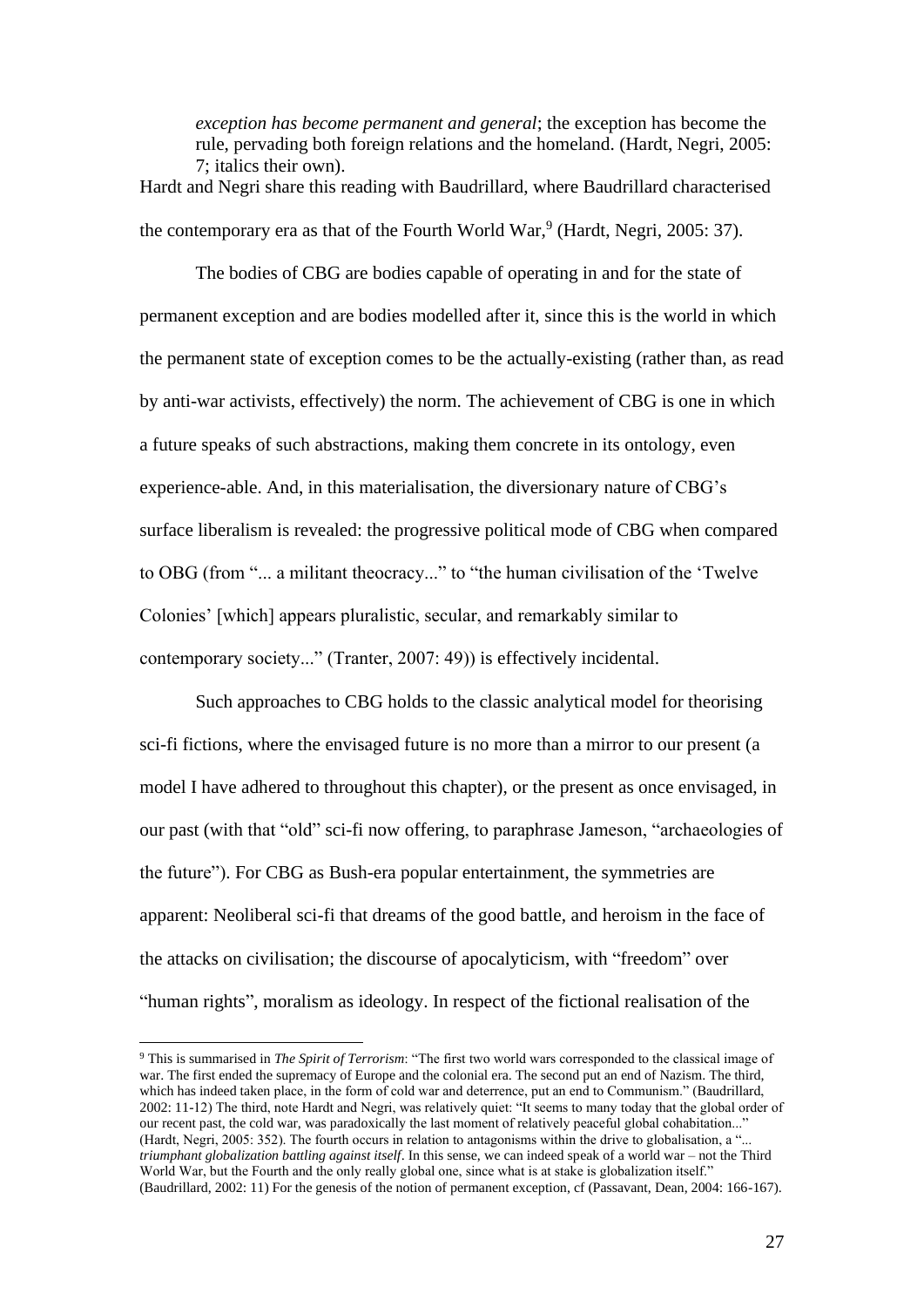permanent state of exception, CBG seem to accept the parameters of the debate of "the war on terror", despite the gestures towards dissent identified above. These occur in local instances of implied or implicit criticism (such as the brutal nature of occupation and subjection) – criticism which, in the best liberal tradition, seeks to present both sides of the argument (or, rather, simply withholds comment). Therefore CBG, in its micropolitical fascism, first normalises the exception *before*, irrelevantly therefore, offering limited measures of criticism against it.

Revisiting the classic analytical model for theorising sci-fi fictions with an appropriately postmodern sensibility (appropriate when confronted with CBG and its deterritorialised warfare and loss of cognitive certainties across a cosmos-wide cyberspace; a contemporary science fiction trope identified as a "radical capitalist... gnostic-digital dream" by Žižek (Žižek: 2008, 5)) raises one are for further consideration. What, exactly, is mirrored? The classic moral structuring of sci-fi (usually a warning about the atomic age – as in *Them!*, for example) does not seem to be in operation. And, in the context of CBG, any such moral or warning would be preempted by the prior acceptance of the new parameters of the permanent state of exception. Rather, the relationship between the fantasy and the actual it mirrors has changed: the mirroring is of the fantasmatic ideological underpinnings of that society, presenting the mirage of society (as Situationists would have it) as it now presents itself to its disorientated inhabitants.<sup>10</sup> In this respect, CBG seems more akin to the

<sup>10</sup> Or, with the final plot twist of CBG (which shares with the "rebooted" *Star Trek* also of 2009 a return to the origins before the originals), then in purely thematic terms the mirroring is of the historical-mythical-metaphysical underpinnings of what *had* seemed to be the coming society of the distant future. And this society, at the close of the series, is suddenly revealed to predate our backwards present, rendering these underpinnings as a newly-revealed mythology (a device akin to the suggested Egyptian origins of the space colony of OBG). In the context of this critique, could it not be said that – with the spliced biological / robotic origins of man – what appears to have been just micropolitically fascist is unmasked as DNA-encoded or molecular fascism? At any rate, this belated arrival in the early twenty first century also confirms the eradication of the actual pre-history of CBG, as argued here; the pedant could note that this visit to actual planet Earth had or has already occurred, in *Battlestar Galactica 1980*.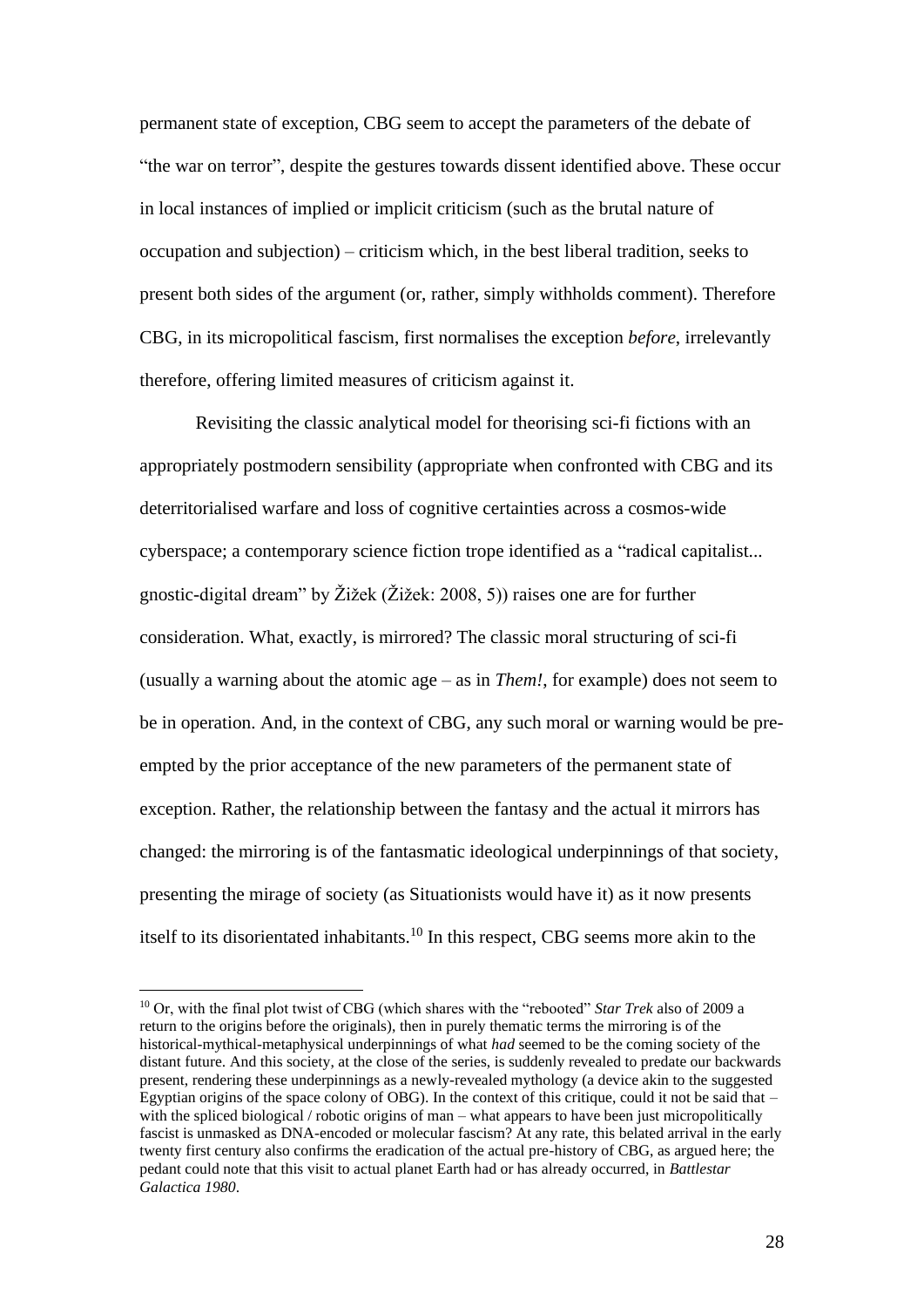propaganda model of red scare films of the 1950s, but with the menace now firmly ensconced within Western society, and on the verge of victory. And the mirage itself – the fully militarised, self-defending fortress-commune of civilisation in the wastes of the hostile desert, its survivors a dwindling cohort that it is possible to number (at the outset of each episode, in the "survivor count") – how is this to be understood in the context of popular television drama? The Retort collective, discussing the nature of the "US-Israel bond" finds the Bush-era Neo-Conservative Whitehouse bedazzled by an "exemplar of a society in which total militarization and spectacular modernity were fully compatible [to the extent that] Israel has mirrored and mesmerized the American state for nearly four decades." (Retort, 2005: 110) In this light, and the light of the nature of its break from OBG, CBG seems not so much mesmeric, but an exercise in mesmerism. But this is an exercise which – usefully – reveals the contours of the fevered imaginings of a future life in the permanent state of exception.

Books and articles referenced:

Biskind, Peter, *Easy Riders, Raging Bulls*; Bloomsbury, London 1998 Baudrillard, Jean, *The Spirit of Terrorism*; Verso, London 2002 Cox, Alex, "Blockbuster Barbarism" in *The Guardian*, 6 August 2004; archived at <http://arts.guardian.co.uk/fridayreview/story/0,,1276537,00.html> (accessed May 2008) Deleuze, Gilles and Félix Guattari, *A Thousand Plateaus: Capitalism and Schizophrenia*; Continuum, London 2007 Ford, James E., "*Battlestar* [sic] *Gallactica* and Mormon Theology" in *The Journal of Popular Culture*, Fall 1983, pp. 83-87. Hardt, Michael and Antonio Negri, *Empire*; Harvard University Press, London 2001 \_\_\_\_, *Multitude*; Hamish Hamilton, London 2005 Jameson, Fredric, *Archaeologies of the Future: The desire called utopia and other science fictions*; Verso, London 2007 Larkin, David (designer), *The Complete Pirelli Calendar Book*; Pan Books Ltd, London 1975 Marcuse, Herbert, *An Essay on Liberation*; Penguin Press, Middlesex 1973 Miller, Mark Crispin, "2001: A Cold Descent" in *Sight and Sound* 4:1, January 1994, p. 18-25. Passavant, Paul A. and Jodi Dean, editors, *Empire's New Clothes: Reading Hardt and Negri*; Routledge, London 2004 Potter, Dennis, *Waiting for the Boat: On Television*; Faber and Faber, London 1990